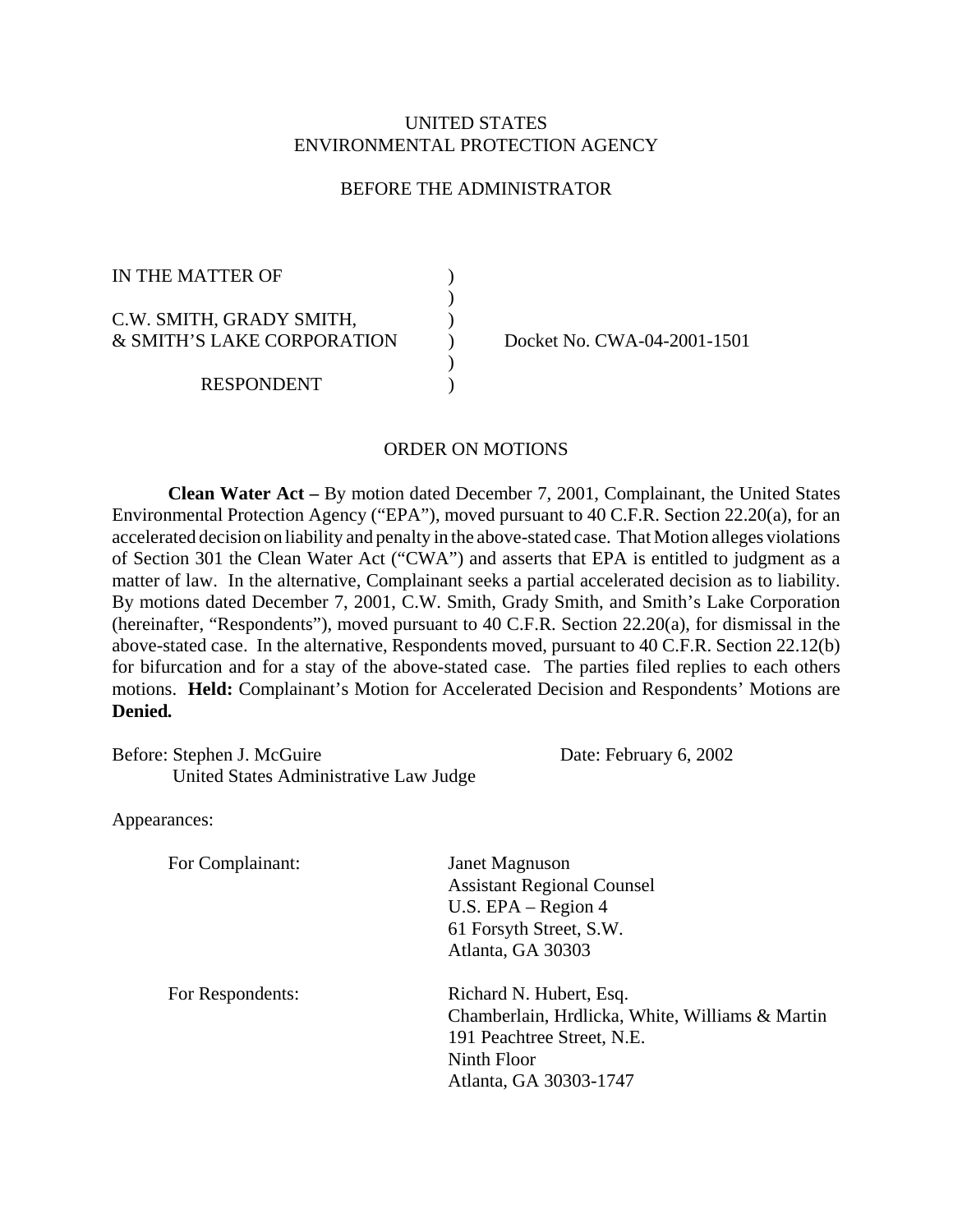#### **I. Introduction**

On November 2, 2000, Complainant issued a Complaint and Notice of Opportunity for Hearing to C.W. Smith, Grady Smith, and Smith's Lake Corporation (collectively referred herein as "Respondents"), alleging violations of the Clean Water Act ("CWA"), 33 U.S.C. §§ 1311, 1344. The Complaint sought a civil penalty in an amount up to the maximum of \$137,500 under subsection 309(g) of the CWA, 33 U.S.C. § 1319(g). An affidavit executed by the Regional Hearing Clerk, on December 21, 2000, states that she had not received an Answer in this matter as of that date. *See*  Motion for Default Judgment, Ex. B. Thereafter, on December 21, 2000, Complainant filed a Motion for Default Judgment against Respondents, seeking the maximum penalty of \$137,500. That motion was filed on the basis that all three Respondents did not file an Answer to the Complaint. On January 10, 2001, one of the respondents, Grady Smith, filed a Response to Motion for Default Judgment. The other two respondents, C.W. Smith and Smith's Lake Corporation, did not file responses. Complainant filed a Reply to respondent Grady Smith's Response on January 22, 2001.

On April 4, 2001, the Regional Judicial Officer ("RJO") for EPA Region IV issued a Decision and Order on Motion for Default and Order to Show Cause. As to respondent Grady Smith, the RJO denied Complainant's Motion for Default Judgment. However, the Order commanded Grady Smith to file an Answer to the Complaint on or before April 20, 2001. Grady Smith subsequently filed his Answer on April 20, 2001.

As to respondents C.W. Smith and Smith's Lake Corporation, the RJO ordered that these respondents "show cause" in writing why a default judgment should not be entered and ordered them to file an Answer. The RJO's Order further specified, "Failure by Respondents to comply with this Order will result in entry of default judgment against them."

On May 24, 2001, the RJO issued a "Order Finding Default with Respect to Liability of Respondents C.W. Smith and Smith's Lake Corporation." This Order found that neither C.W. Smith nor Smith's Lake Corporation had complied with the RJO's earlier order in that neither had filed an Answer to the Complaint. In the May 24, 2001 Order, the RJO determined that C.W. Smith and Smith's Lake Corporation were in default with respect to liability. The RJO forwarded the case to the EPA Office of Administrative Law Judges ("OALJ") for determination of liability and remedy with respect to respondent Grady Smith, and for determination of remedy with respect to respondents C.W. Smith and Smith's Lake Corporation.

Normally, as to a default order under the Consolidated Rules of Practice Governing the Administrative Assessment of Civil Penalties and the Revocation/Termination or Suspension of Permits ("Rules of Practice"),

> When the Presiding Officer finds that default has occurred, he shall issue a default order against the defaulting party as to any or all parts of the proceeding unless the record shows good cause why a default order should not be issued . . . . The relief proposed in the complaint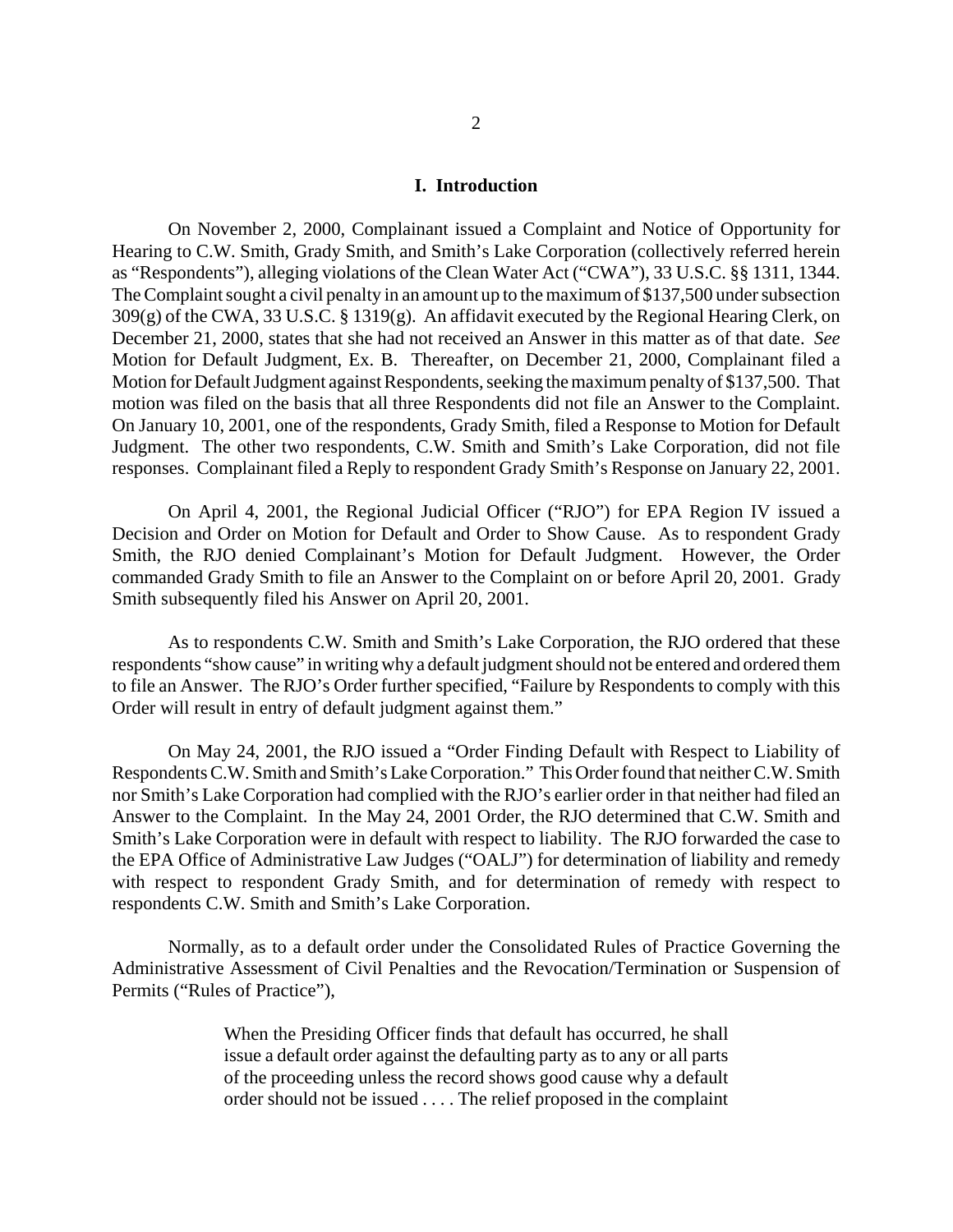or the motion for default shall be ordered unless the requested relief is clearly inconsistent with the record of the proceeding or the Act. For good cause shown, the Presiding Officer may set aside a default order.

40 C.F.R. § 22.17(c) (2000). The Rules of Practice further provide, "Any penalty assessed in the default order shall become due and payable by respondent without further proceedings 30 days after the default order becomes final under § 22.27(c)." *Id*. § 22.17(d).

Although the RJO had issued an Order determining liability for C.W. Smith and Smith's Lake Corporation, she declined to issue a default order as to the amount of the penalty. Applicable case precedent holds that it is within the discretion of the Presiding Officer to stay the imposition of the penalty as to defaulting Respondents when other Respondents have not defaulted and are still actively litigating the case. This discretion was found and exercised by the presiding ALJ in an "Order on Motions for Summary Judgment, for Dismissal, and for Default" in *Corporacion para el Desarrollo Economico y Futuro de la Isla Nena*, Docket No. CWA-II-97-61, 1998 EPA ALJ LEXIS 78 (ALJ, Feb. 3. 1998) (hereinafter referred to as *"CODEFIN")*. In *CODEFIN*, the ALJ declined to assess a penalty as to a Respondent who had failed to timely file an Answer to EPA's Complaint. *Id*. at \*21. The ALJ reasoned that the penalty could not be fairly apportioned among the defaulting and non-defaulting parties until their liability and roles were determined.

In the case at bar, EPA's Complaint demands a penalty "... up to a maximum of \$137,500." Compl. at 2, ¶ 13. The EPA later filed its Motion for Default Judgment in which it clearly demands the maximum penalty of \$137,500. *See* Motion for Default Judgment, Memorandum at 3-9 (Dec. 21, 2000). EPA alleges that non-defaulting respondent Grady Smith was an officer and shareholder of Smith's Lake Corporation, which is one of the defaulting respondents. *See* Motion for an Accelerated Decision (Dec. 7, 2001). Following the example in *CODEFIN*, the Court declines to issue an order as the penalty to be assessed against the defaulting respondents, C.W. Smith and Smith's Lake Corporation as it is not yet sufficiently clear what the fair apportionment of the penalty should be among the parties.

At issue are the following motions. On December 7, 2001, Respondents filed two motions to dismiss. Also on December 7, 2001, EPA filed a motion for accelerated decision.<sup>1</sup>

<sup>&</sup>lt;sup>1</sup> Additionally, on December 27, 2001, Respondents filed a "Motion for Extension of Time in Which to File" as to responding to EPA's Motion for Accelerated Decision. However, that motion is moot as it appears Respondents did in fact file their Response to EPA's Motion for Accelerated Decision on that same day of December 27, 2001.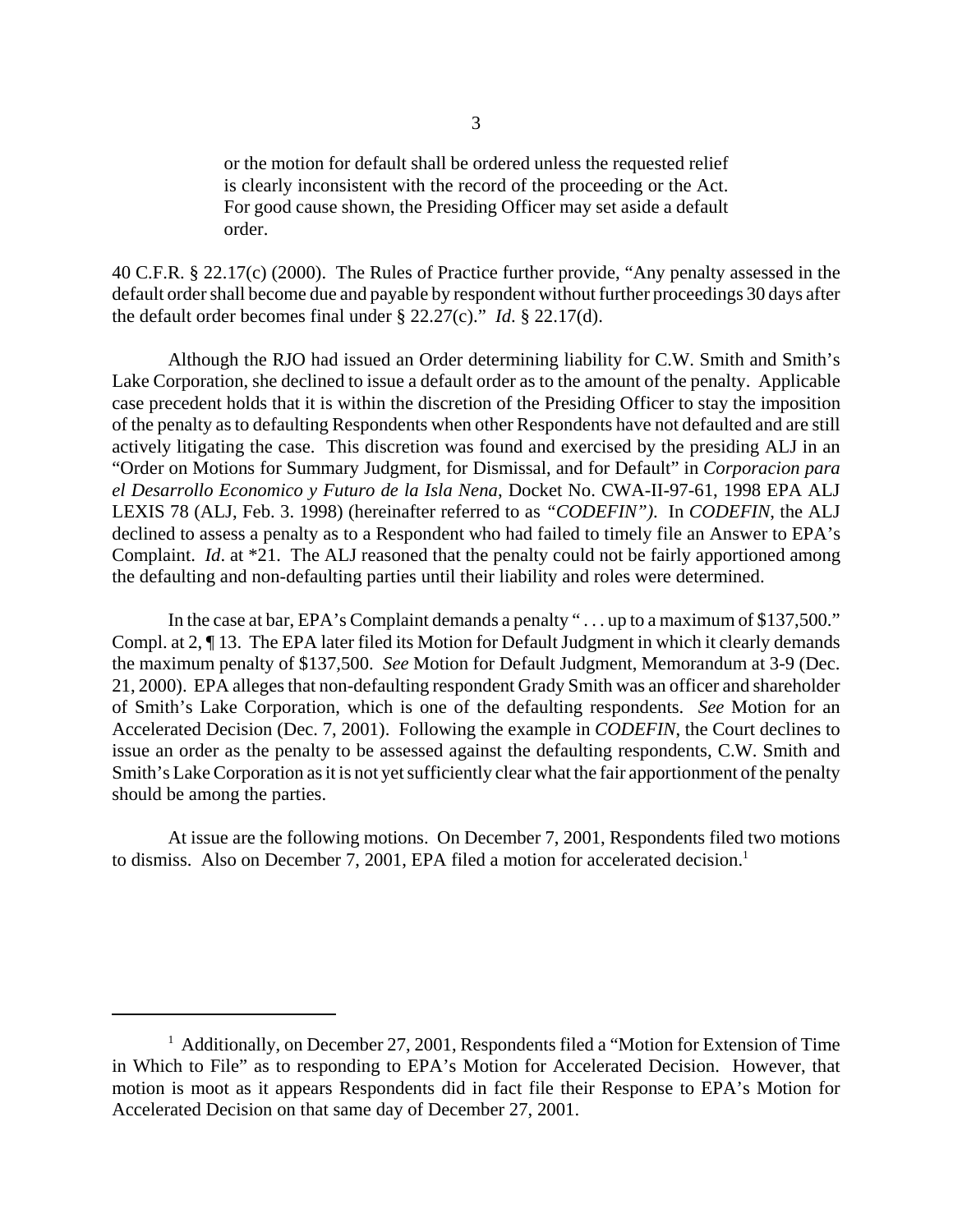#### **II. Standard For Motions for Accelerated Decision and Motions to Dismiss**

Section 22.20(a) of the Rules of Practice authorize the ALJ to render accelerated decisions and dismissals in certain situations. 40 C.F.R. § 22.20(a) (2000). As to accelerated decisions, the Rules of Practice provide,

> The Presiding Officer may at any time render an accelerated decision in favor of a party as to any or all parts of the proceeding, without further hearing or upon such limited additional evidence, such as affidavits, as he may require, if no genuine issue of material fact exists and a party is entitled to judgment as a matter of law.

*Id.* As to Motions to Dismiss, the Rules of Practice provide,

The Presiding Officer, upon motion of the respondent, may at any time dismiss a proceeding without further hearing or upon such limited additional evidence as he requires, on the basis of failure to establish a prima facie case or other grounds which show no right to relief on the part of the complainant.

*Id*.

A long line of decisions by the OALJ and the Environmental Appeals Board (EAB), has established that this procedure is analogous to a motion for summary judgment under Rule 56 of the Federal Rules of Civil Procedure. *See e.g., In re CWM Chem. Servs., Inc.*, 6 E.A.D. 1 (EAB, "Order on Interlocutory Appeal," May 15, 1995).

The burden of showing there exists no genuine issue of material fact is on the party moving for summary judgment. *See Adickes v. S.H. Kress & Co.*, 398 U.S. 144, 157 (1970). In considering such a motion, the tribunal must construe the factual record and reasonable inferences therefrom in the light most favorable to the non-moving party. *Cone v. Longmont United Hospital Ass'n*, 14 F.3d 526, 528 (10th Cir. 1994). The mere allegation of a factual dispute will not defeat a properly supported motion for summary judgment. *See Anderson v. Liberty Lobby, Inc*., 477 U.S. 242, 256 (1986). Similarly, a simple denial of liability is inadequate to demonstrate that an issue of fact does indeed exist in a matter. A party responding to a motion for accelerated decision must produce some evidence which places the moving party's evidence in question and raises a question of fact for an adjudicatory hearing. *See In the Matter of Bickford, Inc.*, Docket No. TSCA-V-C-052-92, 1994 TSCA LEXIS 90 (EPA ALJ, Nov. 28, 1994).

"Bare assertions, conclusory allegations or suspicions" are insufficient to raise a genuine issue of material fact precluding summary judgment. *Jones v. Chieffo*, 833 F. Supp. 498, 503 (E.D. Pa. 1993), *aff'd*, 22 F.3d 301 (3rd Cir. 1994) (mem.). The decision on a motion for summary judgment or accelerated decision must be based on the pleadings, affidavits and other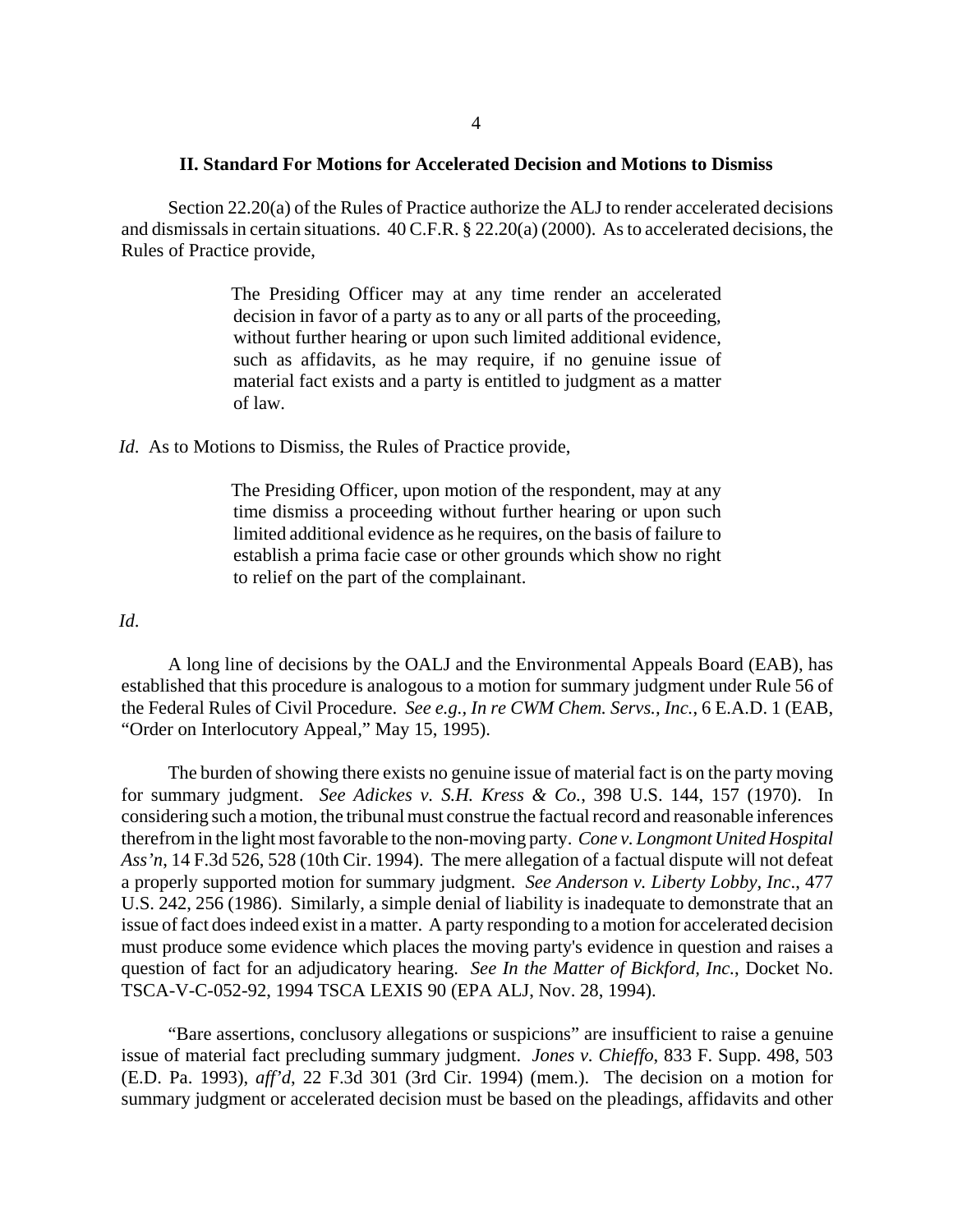evidentiary materials submitted in support or opposition to the motion. *See Calotex Corp. v. Catrett*, 477 U.S. 317, 324 (1986); 40 C.F.R. § 22.20(a) (2000); FED. R. CIV. PRO. 56(c).

Upon review of the evidence in a case, even if a judge believes that summary judgment is technically proper, sound judicial policy and the exercise of judicial discretion permit a denial of such a motion for the case to be developed fully at trial. *See Roberts v. Browning*, 610 F.2d 528, 536 (8th Cir. 1979).

#### **III. Discussion**

### **A. Respondents' "Motion to Dismiss for Lack of Jurisdiction, Over the Persons of C.W. Smith, Grady Smith, and Smith's Lake Corporation"**

Respondents challenge this Court's personal jurisdiction over them in their "Motion to Dismiss for Lack of Jurisdiction, Over the Persons of C.W. Smith, Grady Smith, and Smith's Lake Corporation." In particular, that motion to dismiss challenges the sufficiency of service of process on Respondents and charges failure of EPA to comply with standards of due process.

The undisputed facts are as follows. Respondents Grady Smith (a.k.a. James Grady Smith)<sup>2</sup> and C.W. Smith are brothers. *See* EPA's "Response to Motions to Dismiss," Attach. #3, at 7 ("Responses of James Grady Smith to Section 308 Information Request"). Grady Smith and C.W. Smith have been the sole officers and shareholders of Smith's Lake Corporation. *See id*., at 3; "Complainant's Rebuttal Prehearing Exchange," Compl. Ex. 36, Attached Ex. 1, at 1-2 ("Responses to [sic] C.W. Smith to Section 308 Information Request"). At times throughout the existence of Smith's Lake Corporation, Grady Smith has held as little as 50% of the shares of Smith's Lake Corporation to as much as 90% of the shares, with C.W. Smith holding all remaining shares. *See* "Response to Motions to Dismiss," Attach. #3, at 3-4 ("Responses of James Grady Smith to Section 308 Information Request"); Compl. Ex. 36, Attached Ex. 1., at 4. As of late April 2001, Grady Smith (a.k.a. James G. Smith, Sr.) was listed in State of Georgia Secretary of State records as the agent for service of process for Smith's Lake Corporation, with an address listed as 3552 Lake Carlton Road, Loganville, Georgia 30052. *See* "Response to Motions to Dismiss," Attach. #2. Georgia Secretary of State records also listed Grady Smith as Chief Executive Officer of Smith's Lake Corporation, and lists Grady Smith's address as 3552 Lake Carlton Road, Loganville, GA 30052. *See id*. Respondents admit that the residence of James Grady Smith, at 3552 Lake Carlton Road, Loganville, Georgia 30052, was the last known corporate address of Smith's Lake Corporation. *See* "Response to Motions to Dismiss," Attach. #3, Ex. 1 at 1; Compl. Ex. 36, Attached Ex. 1, at 2. The December 7, 2001 Affidavit of Grady Smith also shows that Grady Smith resides at 3552 Lake Carlton Road.

<sup>&</sup>lt;sup>2</sup> Although the Complaint names "Grady Smith" as a respondent, it appears that his full name is James Grady Smith. *See* "Response to Motions to Dismiss," Attach. #3, Ex. 1.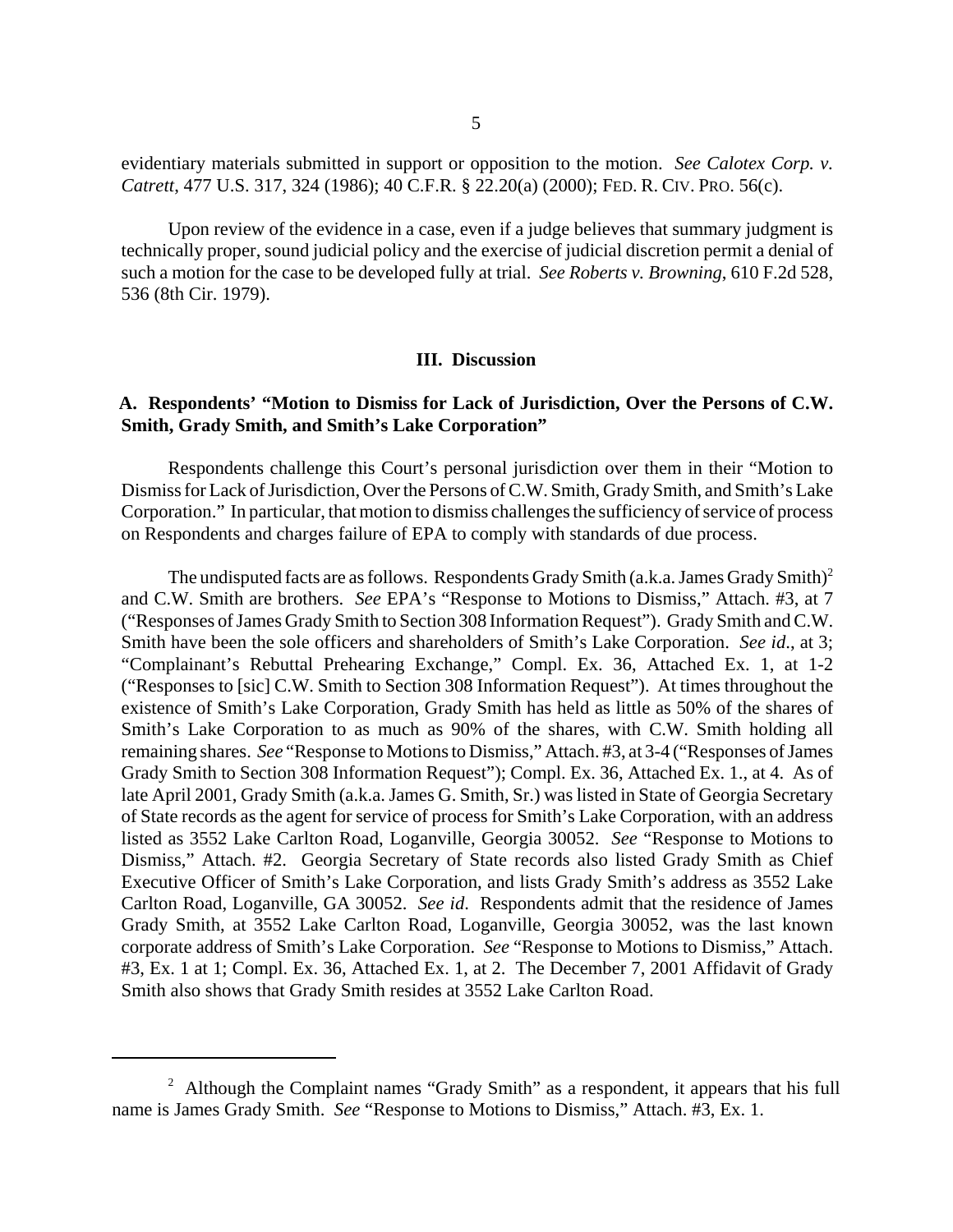Georgia Secretary of State records, as of late April 2001, listed C.W. Smith as Secretary of Smith's Lake Corporation, and listed C.W. Smith's address as 800 York Street, Apt. 2400 Gastonia, North Carolina 28052. *See* "Response to Motions to Dismiss," Attach. #2. However, in other legal documents, Respondent C.W. Smith uses the 3552 Lake Carlton address as his own address. For instance, in an easement dated November 6, 1998, under "Grantor's Address," is the following: "C.W. Smith[,] 3552 Lake Carlton Road[,] Loganville, Ga. 30052." "Response to Motions to Dismiss," Attach. #4. Finally, a quitclaim deed, executed June 10, 2000, purporting to transfer property concerning or in the vicinity of Lake Carlton from Smith's Lake Corporation to C.W. Smith, contains a handwritten note as follows: "Mail to: C.W. Smith[,] 3552 Lake Carlton Rd.[,] Loganville, Ga 30052." "Response to Motions to Dismiss," Attach. #5; Motion for Default Judgment, Exhibit P. Finally, the January 10, 2001 "Response to Motion for Default Judgment," at 1, shows that C.W. Smith owns property at 3552 Lake Carlton Road and leases that property to his brother, Grady Smith.

The record indicates that C.W. Smith does not wish to respond to matters concerning the bodies of water alleged to be at issue in EPA's Complaint. For instance, in a state action dated November, 17, 2000, concerning similar matters, a Superior Court judge granted an Order of Default on August 22, 2001, after failure of C.W. Smith to timely respond to that lawsuit after Order for Service by Publication. *See* "Motion to Dismiss for Lack of Jurisdiction, For Summary Judgment, and Judgment on the Pleadings . . . ," Ex. 1: "Order" at 1. That state action was filed November 17, 2000. *See* "Motion for Default Judgment," Ex. P: "Petition for Temporary Restraining Order, Interlocutory Injunction, and Permanent Injunction" at 1.

Smith's Lake Corporation owned three (3) pieces of property, those being Freeman's Lake, Lake Carlton, and a small lot at Lake Carlton. *See* "Response to Motions to Dismiss," Attach. #3, Ex. 1, at 2. On November 3, 2000, EPA sent a copy of the Complaint in the above-captioned matter via certified mail, with return receipt requested. *See* "Response to Motions to Dismiss," Attach. #1. The return receipt notes the corresponding EPA docket number of "CWA-04-2001- 1501." *Id*. The return receipt also indicates that the Complaint was addressed to:

> Mr. C.W. Smith Mr. Grady Smith Smith's Lake Corporation 3552 Lake Carlton Road Loganville, Georgia 30052

*Id*.

In an affidavit, Grady Smith avers that a person known as Philip Starnes signed the receipt for service of the Complaint. *See* "Motion to Dismiss for Lack of Jurisdiction, Over the Persons of C.W. Smith, Grady Smith, and Smith's Lake Corporation," Attach. #2 (hereinafter, "Grady Smith's affidavit"). A review of the receipt verifies this averment as it shows a signature bearing the name Philip Starnes. *See* "Response to Motions to Dismiss," Attach. #1. Grady Smith's affidavit avers that there is a bait shop located at 3568 Lake Carlton Road, where access is had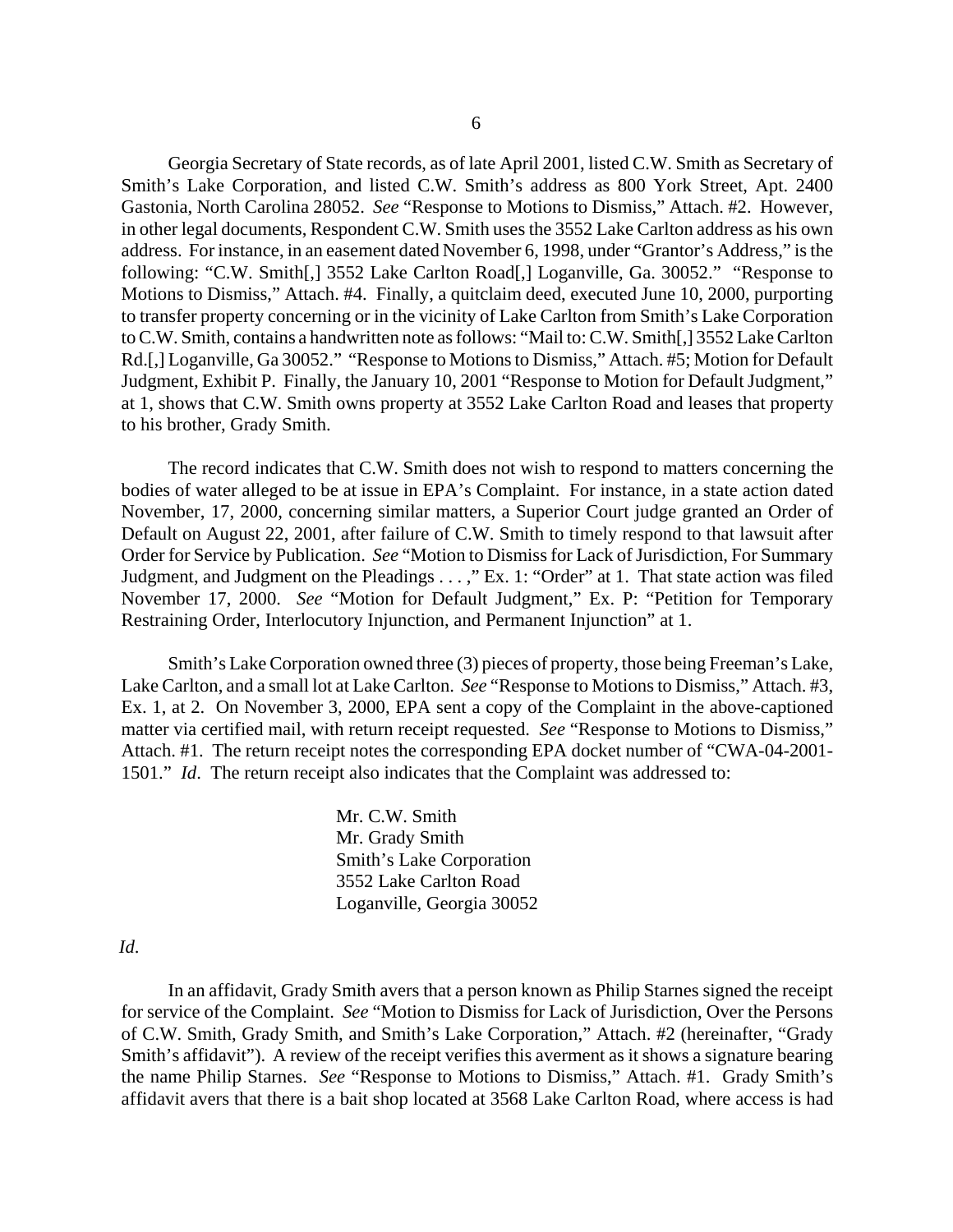to the two lakes in the northern part of Lake Carlton. This bait shop adjoins the property on which Grady Smith's residence is located. *See* "Motion to Dismiss for Lack of Jurisdiction, For Summary Judgment, and Judgment on the Pleadings . . . ," Attach. #2, at 1 (Final Order). Grady Smith's affidavit also avers that Mr. Starnes leased the bait shop during the fishing seasons in the year 2000, from March to the middle of September. Grady Smith's affidavit further avers that Mr. Starnes had a key to the bait shop but that he was not authorized to accept process on behalf of Respondents, that he was not an employee of Respondents, and that he had no official business at the lake at the time at which he signed the Complaint.

On December 21, 2000, EPA filed and served its "Motion for Default Judgment." The certificate of service for the Motion indicates that it was served as follows:

### BY CERTIFIED MAIL TO:

Mr. C.W. Smith Mr. Grady Smith Smith's Lake Corporation 3552 Lake Carlton Road Loganville, Georgia 30052

### BY CERTIFIED MAIL TO:

Mr. Richard Hubert, Esquire Attorney for Grady Smith 191 Peachtree Street, NE 9th Floor Atlanta, GA 30303

None of the Respondents claim that service was deficient as to the "Motion for Default Judgment." Respondent Grady Smith timely filed his "Response to Motion for Default Judgment" on January 10, 2001. In that Response, Grady Smith does not assert that he failed to file an Answer due to insufficient service of process. Instead, Grady Smith states that one of the reasons for failing to timely file his Answer was that his attorney had refused to file the Answer and informed Grady of this fact the day prior to the deadline. *See* "Response to Motion for Default Judgment." Grady Smith said he was unable to obtain a new attorney until after the deadline had passed. *See id*. Another reason Grady Smith says he did not timely file his Answer was that Respondents had engaged in settlement discussions with EPA and that he expected that a settlement was "imminent." *Id.* In support, Grady Smith describes discussions and proposals that occurred more than a year prior to the filing of the Complaint. *See id*. In contrast, in the attached Answer to a state court action also concerning Respondents' activities as to the Lake Carlton area, dated December 18, 2000, Grady Smith did claim insufficient service of process as a defense. *See*  "Response to Motion for Default Judgment," Ex. 2, at 2. It is noted that in both Grady Smith's Response to (EPA's) Motion for Default Judgment and his Answer to the state action, he was represented by the same attorney.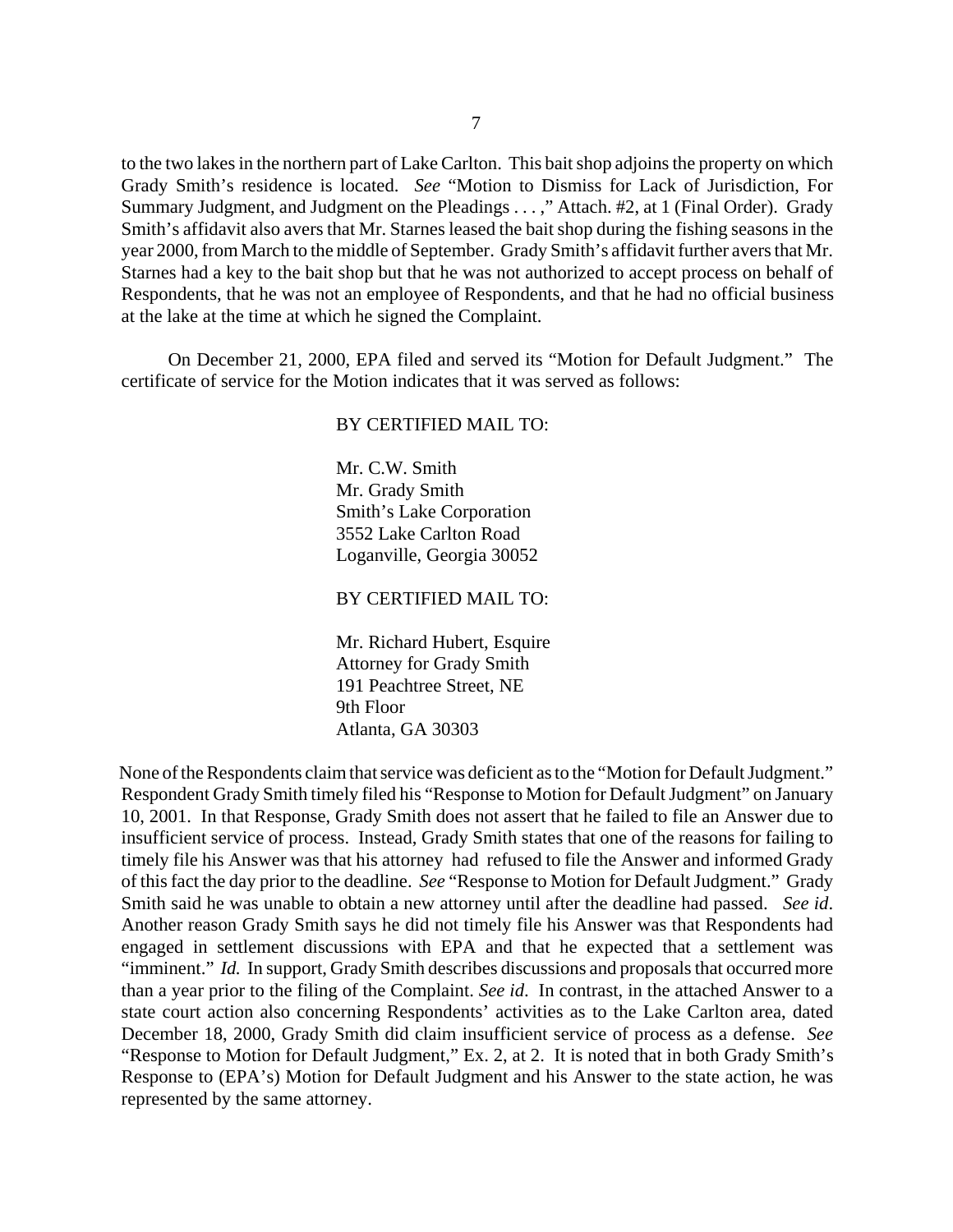Considering the facts in the light most favorable to Respondents, the Court finds that actual service of process of the Complaint was achieved on both respondents Grady Smith and Smith's Lake Corporation. The achievement of actual service of process obviates the failure of Complainant to strictly comply with the service of process procedures of the Rules of Practice. *See In the Matter of City of Orlando, Florida*, Docket No. CWA-04-501-99, 1999 EPA ALJ LEXIS 38, at \*6-7 (ALJ, "Order," July 7, 1999). Although Respondents assert, in their Motion to Dismiss that a non-employee signed the receipt for service of process, at no point do any of the Respondents claim that they did not *actually* receive the Complaint. Indicating that the Complaint was actually received, is Grady Smith's Response to Motion for Default Judgment, in which he claims that he did not timely answer the Complaint because his attorney had refused to handle or proceed with his case shortly before the filing deadline and that he anticipated a settlement with Complainant. In that Response, Grady Smith did not claim failure to actually receive the Complaint. Grady Smith timely filed his Response to Motion for Default Judgment, which further makes this case analogous to *City of Orlando*, in which a timely filed Answer indicated that the proper officials of Respondent did receive notice. *See id*. Furthermore, Grady Smith is one of the two officers of Smith's Lake Corporation, and as such, the achievement of actual service of process on Grady Smith constitutes actual service of process on Smith's Lake Corporation.

As to sufficient service of process on Respondent C.W. Smith, the current version of the Rules of Practice, which are applicable to the case at hand, provides the following:

> Complainant shall serve on respondent, or a representative authorized to receive service on respondent's behalf, a copy of the signed original of the complaint, together with a copy of these Consolidated Rules of Practice. Service shall be made personally, by certified mail with return receipt requested, or by any reliable commercial delivery service that provides written verification of delivery.

> (ii)(A) Where respondent is a domestic or foreign corporation, a partnership, or an unincorporated association which is subject to suit under a common name, complainant shall serve an officer, partner, a managing or general agent, or any other person authorized by appointment or by Federal or State law to receive service of process.

40 C.F.R. § 22.5(b)(1)(i)-(ii)(A) (2000). The Rules of Practice further provide, "Service of the complaint is complete when the return receipt is signed." *Id*. § 22.7(c).

Several cases have clarified what constitutes sufficient service of a Complaint on a respondent or representative. In *Katzon Brothers, Inc. v. United States Environmental Protection Agency*, the Tenth Circuit analyzed sufficiency of service of process under the Rules of Practice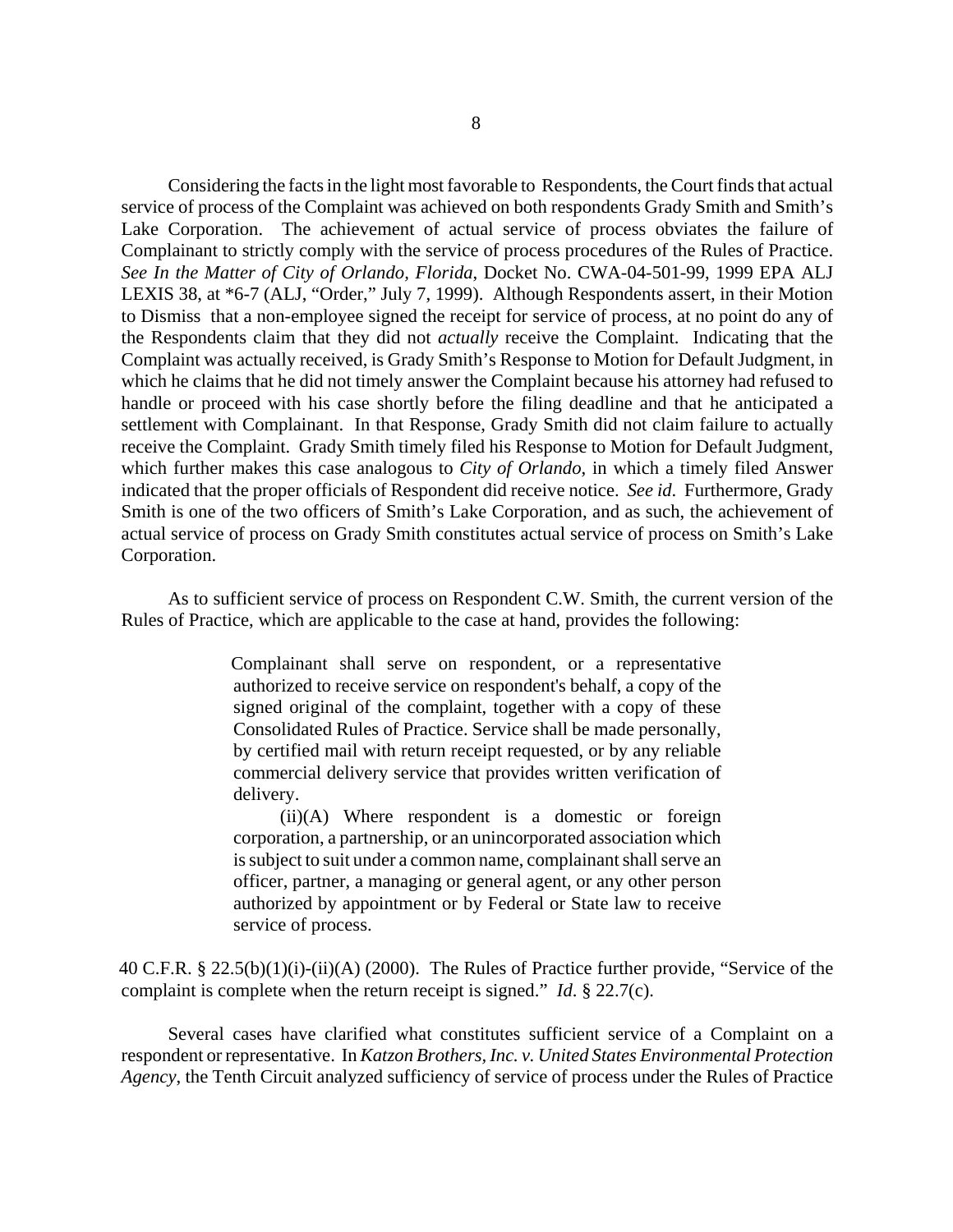and under due process standards. 839 F.2d 1396 (10th Cir. 1988).<sup>3</sup> The Tenth Circuit began by announcing that "[A]gencies are free to fashion their own rules of procedure, so long as these rules satisfy the fundamental requirements of fairness and notice." *Id*. at 1399; *see also Baker v. Latham Sparrowbush Assoc.*, 72 F.3d 246, 255 (2nd Cir. 1995) (following *Katzon Brothers*); *Hess & Clark, Division of Rhodia, Inc. v. FDA*, 495 F.2d 975, 984 (D.C. Cir. 1974) (holding that the service of process requirements of the Federal Rules of Civil Procedure are not binding on administrative agencies). As such, the *Katzon Brothers* court concluded that the Rules of Practice and the requirements of due process alone determine whether EPA's service of process is proper.<sup>4</sup> *See Katzon Bros.*, *supra*, at 1399. In *Katzon Brothers*, the Tenth Circuit determined that the certified mail service under the Rules of Practice does not require actual delivery. *See id*. The Rules of Practice, when service is to be on a corporation, for instance, merely requires that the letter sending the Complaint be properly addressed, rather than actually delivered, to an officer, partner, agent, officer, or other authorized individual. *See id*. The Tenth Circuit concluded, "Any other interpretation would severely hinder service of process on corporations by certified mail, since the postal service employee would have to wait on the corporation's premises until the officer, partner, or agent could sign the return receipt." *Id*. (footnote omitted). Additionally, the EPA has held that a person who signs a certified mail receipt green card and picks up mail at a respondent's business post office box is authorized to receive service of process under the Rules of Practice. *See In the Matter of Herman Roberts*, Docket No. OPA 99-512, 2000 EPA RJO LEXIS 211 (RJO, "Order," April 14, 2000).

In *Katzon Brothers*, the Tenth Circuit also upheld the service of process procedure of the Rules of Practice against a due process challenge. *See Katzon*, *supra*, at 1400. It concluded, *inter alia*, that due process is satisfied, even if actual notice is not achieved, if an agency employs a procedure reasonably calculated to achieve actual notice. *See id*.

The issue before the Court is whether the Complaint was sufficiently directed at respondent C.W. Smith. *See In the Matter of Medzam, Ltd.*, 4 E.A.D. 87, 93-94 (EAB, July 20, 1992) (focusing on whether a Complaint was properly addressed). It is undisputed that the Complaint was sent by certified mail with return receipt requested and addressed to "Mr. C.W. Smith, Mr. Grady Smith, Smith's Lake Corporation, 3552 Lake Carlton Road, Loganville, Georgia 30052." It is also undisputed that C.W. Smith has employed that address as a mailing address for legal documents. Furthermore, C.W. Smith owns that property and leases it to his brother, respondent Grady Smith.<sup>5</sup> For these reasons, the Complainant could reasonably expect that service to that

<sup>3</sup> Although *Katzon Brothers* analyzed the former version of the Rules of Practice, the minor differences between the current Rules and the former do not indicate any significant changes. *Compare* 40 C.F.R. § 22.05(b)(1)(i)-(ii) (1985).

<sup>&</sup>lt;sup>4</sup> Therefore, Respondents' reliance on caselaw concerning the Federal Rules of Civil Procedure and State of Georgia civil procedure are not binding on this issue.

 $<sup>5</sup>$  It is also noted that respondent C.W. Smith does not suggest that his brother, respondent</sup> Grady Smith, failed to provide actual notice of the Complaint to him.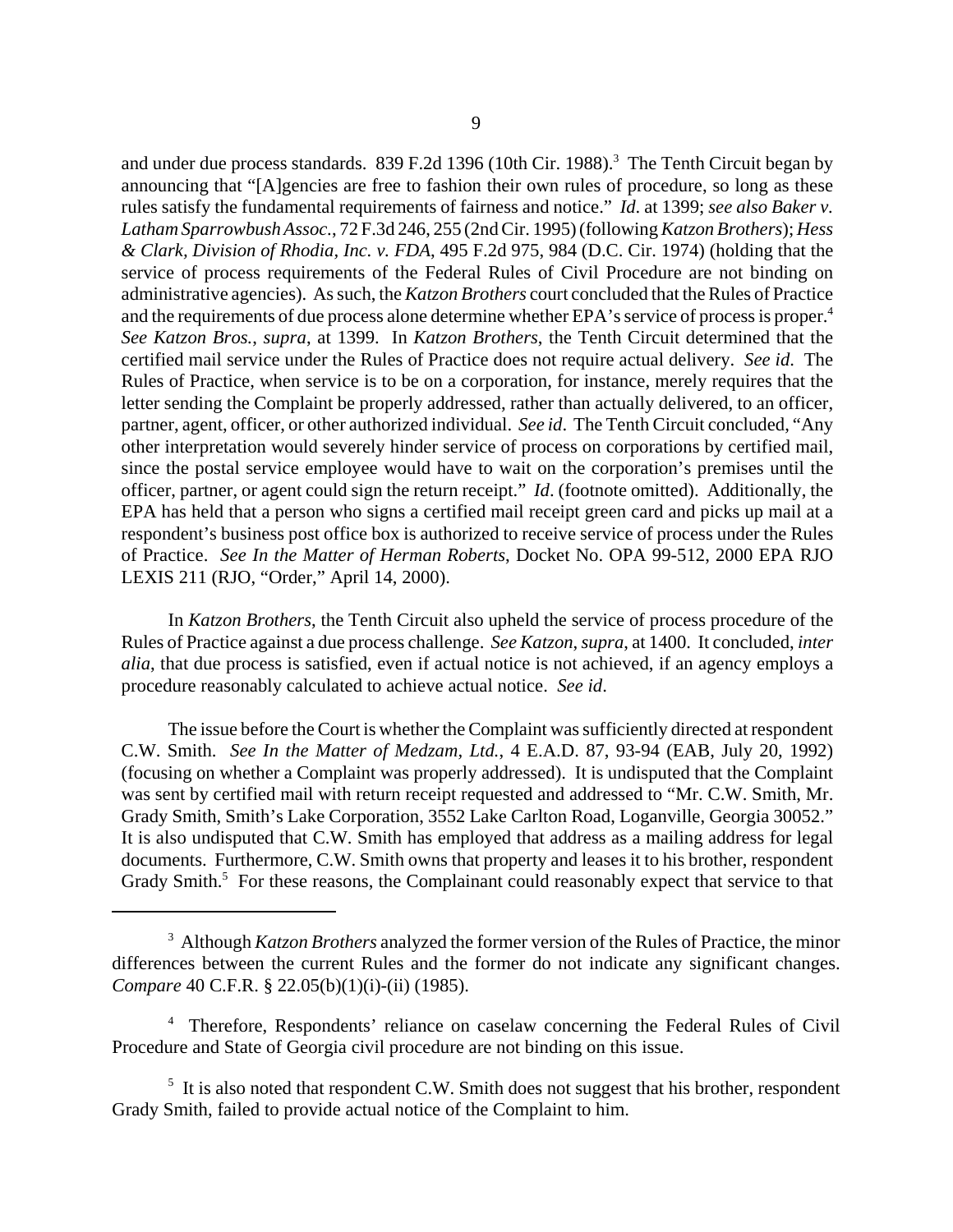address would achieve actual service of process on C.W. Smith.

Furthermore, respondent C.W. Smith admits to having performed activities in the lakebed of the former Lake Carlton. *See* "Complainant's Rebuttal Prehearing Exchange," Ex. 36, at 9. As such, "minimum contacts" required by due process have been satisfied. Service of process on C.W. Smith was in accordance with both the Rules of Practice and due process. Even accepting Respondents' allegation that receipt of service was signed by someone who was neither an employee of nor an agent for Respondents, the issue is moot given the actual service on Grady Smith and Smith's Lake Corporation. As with the other Respondents, C.W. Smith does not claim failure to have actual notice of the Complaint filed by EPA.

In accordance with the Rules of Practice and *Katzon Brothers*, the Complaint was sufficiently directed towards Grady Smith and Smith's Lake Corporation. Both Grady Smith and Smith's Lake Corporation list the 3552 Lake Carlton Road address with the Secretary of State of Georgia as their correct address. The Court also finds that C.W. Smith's brother, Grady Smith, was authorized to sign on behalf of his brother, as C.W. Smith used the residence of Grady Smith as a mailing address for at least some legal documents. Given the burden of proof,<sup>6</sup> the Court concludes that Complainant has introduced evidence which demonstrates that service of process was sufficient in this case.

In conclusion, Respondents' "Motion to Dismiss for Lack of Jurisdiction, Over the Persons of C.W. Smith, Grady Smith, and Smith's Lake Corporation" is **DENIED**.

# **B. Respondents' "Motion to Dismiss for Lack of Jurisdiction, For Summary Judgment, and Judgment on the Pleadings, Alternatively for a Bifurcated Hearing on the Matter of Jurisdiction, Or, for a Stay of Federal Jurisdiction Pending Outcome of State Proceedings" and Complainant's "Motion for Accelerated Decision"**

On December 7, 2001, Respondents filed their second motion to dismiss, entitled "Motion to Dismiss for Lack of Jurisdiction, For Summary Judgment, and Judgment on the Pleadings, Alternatively for a Bifurcated Hearing on the Matter of Jurisdiction, Or, for a Stay of Federal Jurisdiction Pending Outcome of State Proceedings." On the same date, EPA filed its "Motion for Accelerated Decision," in which it seeks a finding that Grady Smith violated Section 301 of the CWA and seeks a civil penalty against all three Respondents in the amount of \$137,500. In the alternative, EPA seeks a partial accelerated decision against Grady Smith on the issue of liability.

As a threshold issue, Respondents challenge EPA's subject matter jurisdiction in this case,

<sup>6</sup> Courts operating under the Federal Rules of Evidence generally allow the burden to prove service of process to be shifted to the Complainant. *See* 4A WRIGHT & MILLER, FED. PRAC. & PROC. CIV. 3d § 1083.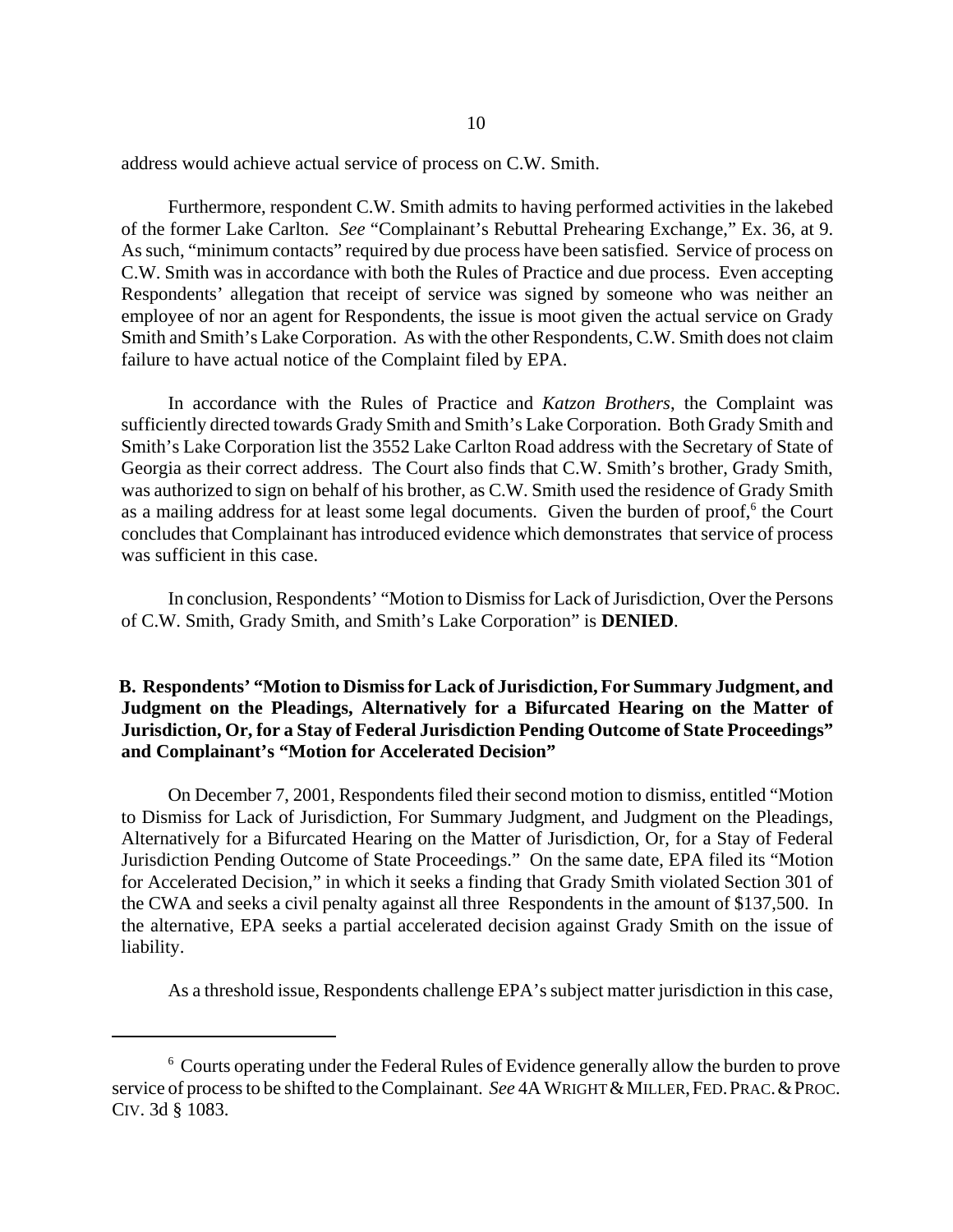citing, *inter alia*, *Solid Waste Agency of Northern Cook County v. U.S. Army Corps of Engineers*  (hereinafter, *"SWANCC"*), 531 U.S. 159 (2001). In *SWANCC*, the U.S. Supreme Court held that the Migratory Bird Rule was invalid, a rule which attempted to assert jurisdiction over isolated, intrastate, non-navigable wetlands, claiming them to be "waters of the United States." *Id*. at 174. Although *SWANCC* did impose some limitations on CWA jurisdiction, the OALJ has recently clarified that wetlands having at least some connection, direct or indirect, to navigable-in-fact or interstate bodies of water are "waters of the United States" even after *SWANCC*. This is seen in the case *John Lawrence Crescio, III*, in which an ALJ held that wetlands were "waters of the United States" where waters from those wetlands flowed into Cambria Creek, which is a tributary of Fox Lake, which outlets through a dam into Mill Creek, which is the primary tributary of Beaver Dam Lake, which flows into the Rock River, the latter of which is an interstate body of water. Docket No. 5-CWA-98-004, 2001 EPA ALJ LEXIS 143, at \*19-28 (ALJ, May 17, 2001).

In the case at bar, the Complaint alleges that Respondents committed unlawful discharges of dredged and/or fill material by backhoes and/or other similar types of equipment into "waters of the United States" in violation the CWA. *See* Compl. at 1-2. The Complaint alleges that Respondents discharged said material into a "Discharge Area," which it describes as property adjacent to Brushy Fork Creek and tributaries in the area formerly occupied by Lake Carlton. Compl. at ¶ 1. It further alleges that the discharges occurred in the lakebed of the former Lake Carlton. *See* Compl. at ¶ 3.

As to whether the lakebed of the former Lake Carlton is a "water of the United States," EPA asserts the following: Brushy Fork Creek is part of a surface tributary system which ultimately connects to the Atlantic Ocean. *See* "Motion for Default Judgment," Ex. R at 5. In particular, Brushy Fork Creek is a tributary of Big Haynes Creek, which connects to the Yellow River, which drains into Lake Jackson, which forms the Ocmulgee River, which connects to the Altamaha River, which drains into the Atlantic Ocean. *See id*. The EPA also alleges that a "substantial portion" of the lakebed consists of wetlands and that "the apparent wetlands are adjacent to Brushy Creek." *Id*.

In contrast, Respondents' answers to interrogatories repeatedly state that any discharges in the lakebed were onto "dry land" and refers to the lakebed in general as being dry. "Complainant's Rebuttal Prehearing Exchange," Exs. 35, 36. Respondents also challenge federal jurisdiction over the lakebed as "waters of the Untied States" as it appears to have been artificially created. *See* "Motion to Dismiss for Lack of Jurisdiction, For Summary Judgment, and Judgment on the Pleadings . . . ," at 2-3. Respondents claim that the lakebed has been and was privately owned both before and during the times charged in the Complaint and that they had no part in transforming the lakebed to mudflats. *See id*. at 3.

Addressing Respondent's latter argument, even assuming that both Lake Carlton and what is now the lakebed and alleged wetlands of the former Lake Carlton were artificially created by the government or third parties, that, in itself does not defeat CWA jurisdiction. As stated by the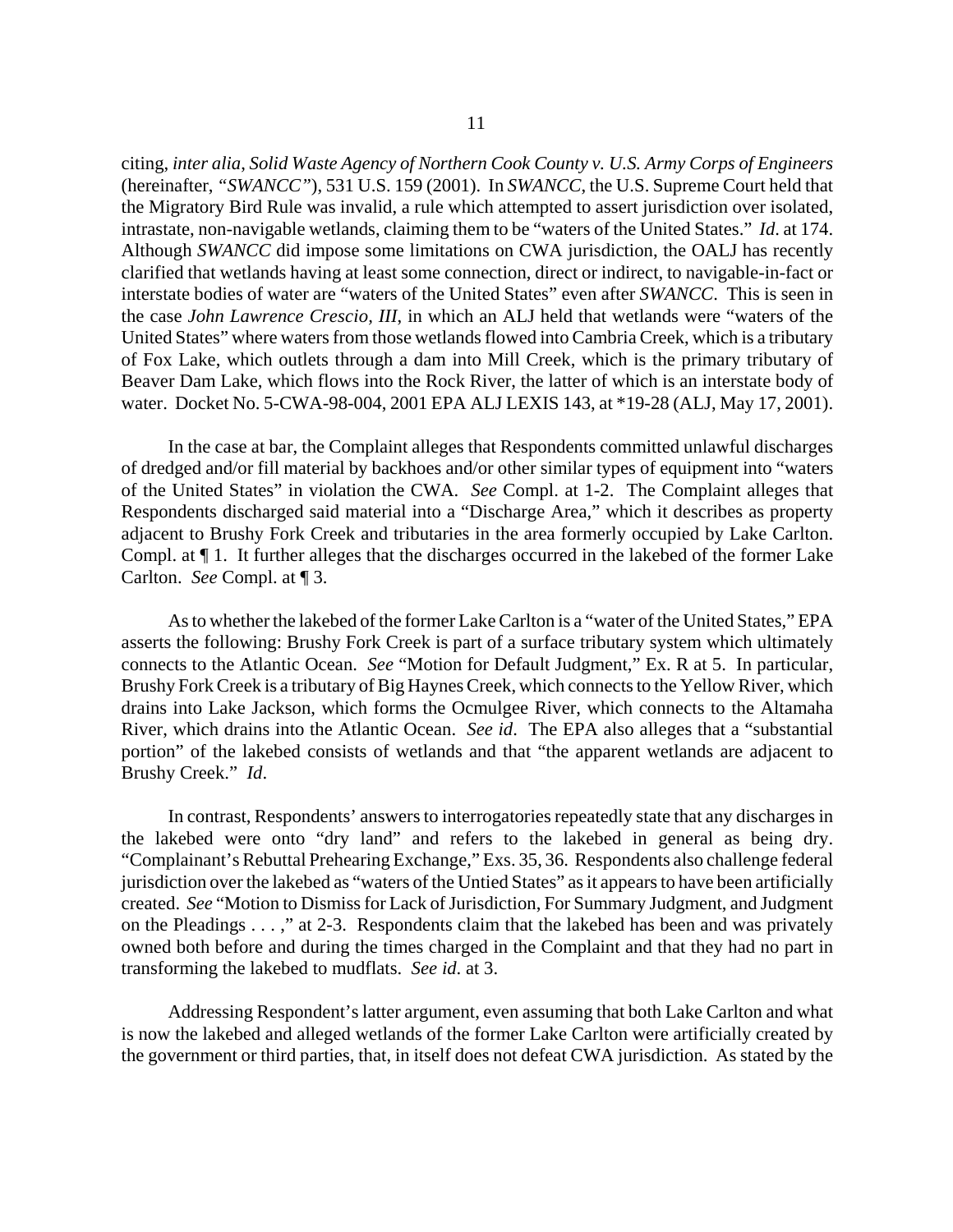Eleventh Circuit,<sup>7</sup> in *United States v. Eidson*, "There is no reason to suspect that Congress intended to regulate only the natural tributaries of navigable waters. Pollutants are equally harmful to this country's water quality whether they travel along man-made or natural routes." 108 F.3d 1336, 1342 (11th Cir.), *cert. denied*, 522 U.S. 899, 1004 (1997). In *Eidson*, the Eleventh Circuit held that a drainage ditch, which was part of a storm drainage system, was a "water of the United States" under the CWA. *See id*. at 1342-43. In addition, in *Leslie Salt Company v. United States*, the Ninth Circuit held that there was CWA jurisdiction over artificially formed wetlands. 896 F.2d 354, 359-60 (9th Cir. 1990), *cert. denied*, 498 U.S. 1126 (1991). Although the government had formed the wetlands on privately-owned land, the Ninth Circuit upheld jurisdiction, concluding, "The fact that third parties, including the government, are responsible for flooding of Leslie's [the defendant's] land is irrelevant." *Id*. at 358. Finally, the OALJ recently upheld CWA jurisdiction over artificially-created tributaries, including a discharge stream and an unnamed creek which were created by discharges of produced water from oil fields. *See In the Matter of Crown Central Petroleum Corp.*, Docket No. CWA–08-2000-06, 2002 EPA ALJ LEXIS 1, at \*81-82 (ALJ, Jan. 8, 2002). Accordingly, Respondents' motion to dismiss on this basis is denied.

Respondents also move this Court to dismiss on the ground that the Corps of Engineers' and EPA's actions subject Respondents to "an illegal takings of rights in land." "Motion to Dismiss for Lack of Jurisdiction, For Summary Judgment, and Judgment on the Pleadings . . . ," at 4. As to the "takings" argument, the United States Supreme Court decision in *United States v. Riverside Bayview Homes, Inc*. shows that even if a takings claim were viable, such a claim would not be grounds for dismissal of this case. 474 U.S. 121, 127-29 (1985). In *Riverside*, the Corps of Engineers brought an action to enjoin a landowner from filling wetlands. *See id*. at 124. In that case, the Supreme Court rejected the landowner's argument that CWA jurisdiction over wetlands should be read narrowly to avoid takings of private property. *See id*. at 127-29. Instead, the Supreme Court held that the landowner's proper course of action was not to resist enforcement for the CWA regulations but to seek damages through inverse condemnation. *See id*. at 129 n.6; *see also Leslie Salt*, *supra*, at 358. Therefore, this case will not be dismissed on a"takings" argument, as the remedy for such alleged misconduct can be pursued in other venues.

Respondents next move this Court to dismiss on the ground that "[T]he local regulatory Georgia authorities have already acted in the matter, and continue to act and assert regulatory authority over its inland, intra-state waterbed, lake and creek." "Motion to Dismiss....," at 4. In support, Respondents cite to the U.S. Supreme Court's recognition of States' traditional and primary power over land and use. *See SWANCC*, *supra*, at 174, citing, *e.g. Hess v. Port Authority Trans-Hudson Corp.*, 513 U.S. 30, 44 (1994). Respondents thus claim that EPA's and Georgia authorities' actions subject them to "double jeopardy." *Id*.

The facts as to the federal and state actions concerning activities within and in the vicinity of the lakebed of the former Lake Carlton, in brief, show the following: On November 2, 2000,

 $<sup>7</sup>$  This matter arises in the Eleventh Circuit.</sup>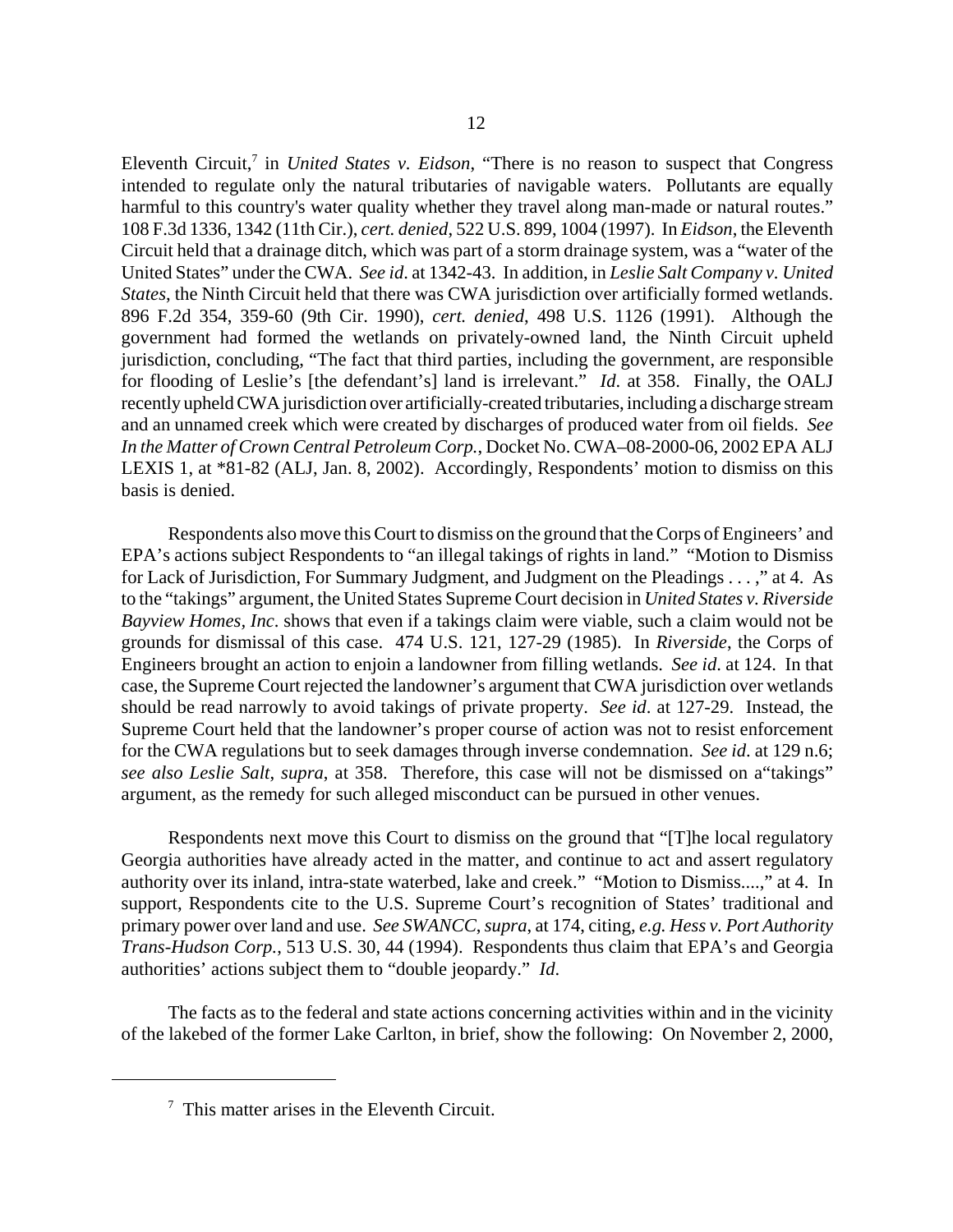EPA filed its Complaint against Respondents C.W. Smith, Grady Smith, and Smith's Lake Corporation seeking a civil penalty. On November 17, 2000, Gwinnett County filed a "Petition for Temporary Restraining Order, Interlocutory Injunction, and Permanent Injunction" against C.W. Smith and Grady Smith. "Motion for Default Judgment," Ex. P. That Petition alleged that the Smith brothers, *inter alia*, conducted "[C]learing, grubbing and grading activities on the Lake Carlton property . . . without first obtaining a land disturbance permit from Gwinnett County." *Id.* at  $\llbracket 3$ . It further alleged that they introduced sediment and debris into the public drinking water supply by filling dirt directly into the floodplain on that property. *See id*. at ¶ 7. That Petition also alleged, "The Defendants' [the Smith brothers] actions have violated the Gwinnett County Development Regulations . . . the Regulations of the Georgia Environmental Protection Division, and the Federal Clean Water Act." *Id*. at ¶ 18. That Petition also noted, "The Federal Environmental Protection Agency has recently issued a penalty order to the Defendants as a result of their illegal and hazardous clearing, grubbing, grading and filling activities on the subject property [Lake Carlton] during the last year." *Id*. at ¶ 19. It continued by alleging that after the filing of EPA's Complaint (along with its assessment of penalty), the Smith brothers recommenced filling and other activities on the property. *See id*. at ¶ 20. Finally, it alleged that the Smith brothers' activities constitute violations of Gwinnett County ordinances, laws of the State of Georgia, and federal laws and regulations referenced in the "Petition." *See id*. at ¶ 31. The Petition did not seek penalties against the Smith brothers but instead sought a temporary restraining order ("TRO") and injunctions. *See id*. at 9. On August 22, 2001, the Superior Court of Gwinnett County issued orders to both C.W. Smith and Grady Smith. *See* "Motion to Dismiss ...," Exs. 1, 2. The order to C.W. Smith included a permanent injunction against clearing, grubbing, grading, or filling the Lake Carlton property without first obtaining the required engineering studies and land disturbance permits. *See id*., Ex. 1. The order to Grady Smith issued a permanent injunction against him, enjoining him from any disturbance of the land, including clearing, grubbing, grading, or adding any dirt located on the Lake Carlton property until a Land Disturbance Permit is obtained from Gwinnett County and engineering studies are completed pursuant to Gwinnett County ordinances. *See id*., Ex. 2. However, it ordered that Grady Smith shall be entitled to landscape the front yard of the 3552 Lake Carlton property between his residence and the adjoining bait shop without a permit. *See id*.

In addition to the information found in the record, Respondents also assert the following:

[A]t the hearing for a temporary restraining order, later stayed pending a view of the Lake Carlton property, and a subsequent entry of a consent preliminary injunction granting partial relief in this matter pending further [sic] the completion of studies to be undertaken by Gwinnett County Superior Court (which, to date, have not been completed), could and certainly will be relevant to any orders that may be considered by the ALJ in this proceeding.

"Respondents' Response to EPA's Motion for an Accelerated Decision" at 2. Respondents also allege that the EPA provided witnesses who testified at the temporary restraining order and preliminary injunction hearings. *See id*. Respondents also speak of criminal proceedings in the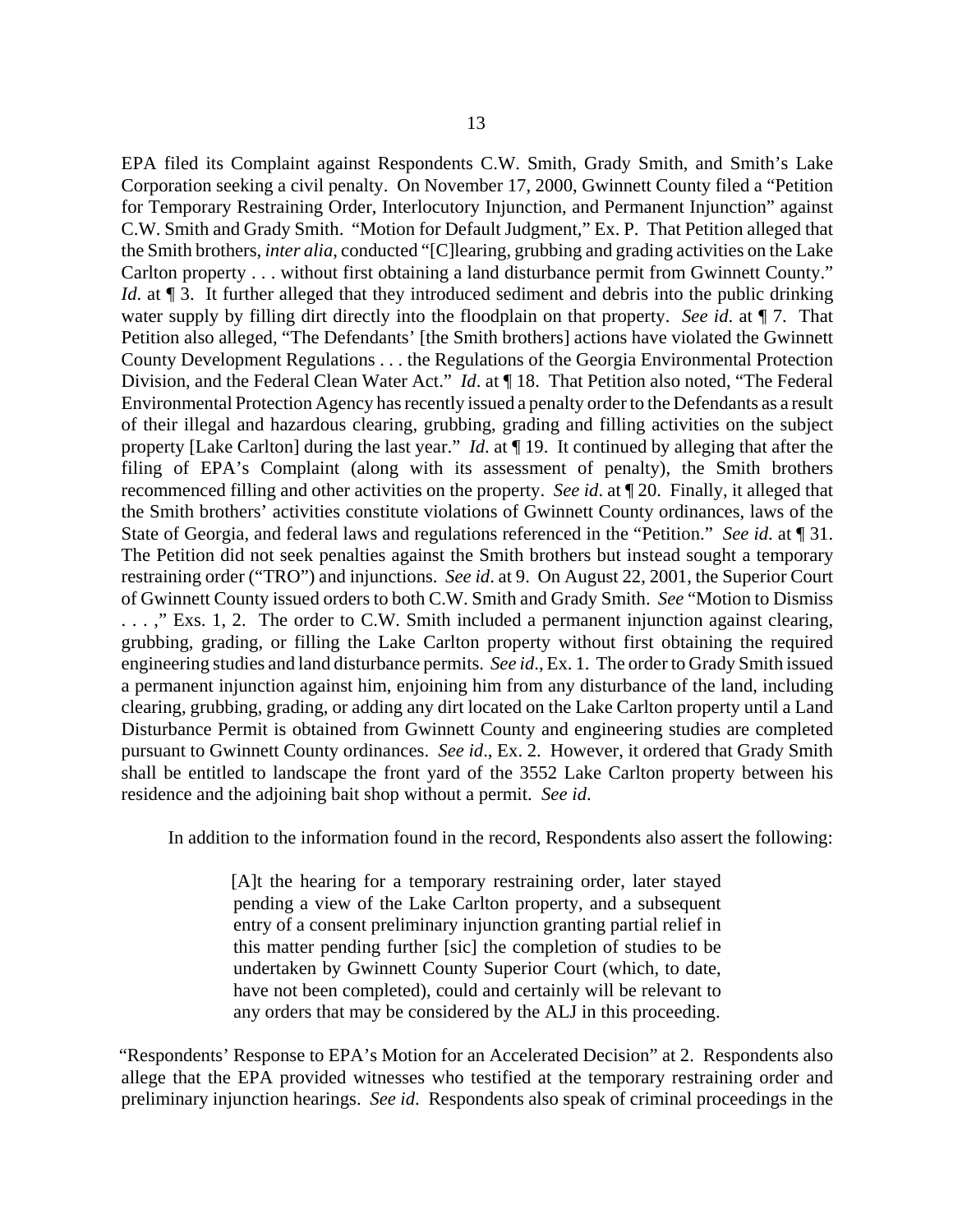state courts, although they do not point to proof of such criminal proceedings in the record and there does not appear to be any such proof in the record. *See id*. at 2-3.

The Double Jeopardy Clause of the U.S. Constitution "[P]rotects only against the imposition of multiple *criminal* punishments for the same offense." *Hudson v. United States*, 522 U.S. 93, 99 (1997) (emphasis in original, citations omitted); *United States v. Ward*, 448 U.S. 242 (1980) (rejecting a double jeopardy argument that the civil penalty provision of Section 311(b)(6) of the CWA was criminal in nature). As double jeopardy is directed at successive punishments by the same sovereign, it would not be applicable to the case at hand, which involves separate state and federal proceedings. *See Abbata v. U.S.*, 359 U.S. 187 (1959); *United States v. Lanza*, 260 U.S. 377 (1922); *United States v. Louisville Edible Oil Products*, *Inc*., 926 F.2d 584, 587-88 (6th Cir.), *cert. denied*, 502 U.S. 859 (1991) (involves punishments imposed by U.S. EPA and by a local air pollution board). As in *Edible Oil*, the Court concludes that there exists insufficient proof in the record that EPA was either a party to or in control of the state litigation concerning Lake Carlton. Under the U.S. Supreme Court's "laboring oar" test, a nonparty to the state suit, such as EPA, would be bound by that prior judgment if it assumed control over litigation in which it had a direct financial or proprietary interest and then sought to redetermine previously resolved issues in a later proceeding. *See Montana v. U.S.*, 440 U.S. 147, 154-55 (1979); *see also Drummond v. U.S.*, 324 U.S. 316, 317-18 (1945). Even accepting Respondents' unsupported allegations that an EPA witness testified at the state proceedings, such minimal involvement does not establish that EPA was a "laboring oar" in the state litigation. Accordingly, Respondents' motion to dismiss as to the ground of double jeopardy is denied.

However, Respondents' concerns about the combination of state and federal actions as to the same subject matter also suggest the issue of "overfiling." The concept of "overfiling" involves the practice in which federal authorities duplicate enforcement actions of state authorities. *See Harmon Industries, Inc. v. Browner*, 191 F.3d 894, 898 (8th Cir. 1999). In *Harmon*, the Eight Circuit upheld the dismissal of a federal enforcement action of a Resource, Conservation and Recovery Act ("RCRA") matter on the ground that the statute expressly allowed state enforcement of that statute to preclude additional enforcement by the federal government. *See id*. at 902. The *Harmon* court relied on "in lieu of" language in RCRA in holding that the statute expressly limited EPA enforcement power when a state, to which EPA had already delegated enforcement authority, had already acted on the same enforcement matter as to the same defendant. *See id*. at 899-902.

In contrast, the present case concerns the CWA, in which Congress commands, "Nothing in this section shall be construed to limit the authority of the Administrator to take action pursuant to section 1319 of the title." 33 U.S.C. § 1344(n). Section 1319 of Title 33 of the U.S.C., also referred to as Section 309 of the CWA, is a section that grants enforcement authority to the EPA and is the section under which EPA brings the present case to collect civil penalties for activities including unlawful discharges into navigable waters. As other courts have concluded, the plain language of the CWA does not limit the power of the EPA to pursue this action even though Gwinnett County has already sought enforcement in state courts concerning similar matters and even if there are ongoing proceedings in state courts or ongoing enforcement actions on behalf of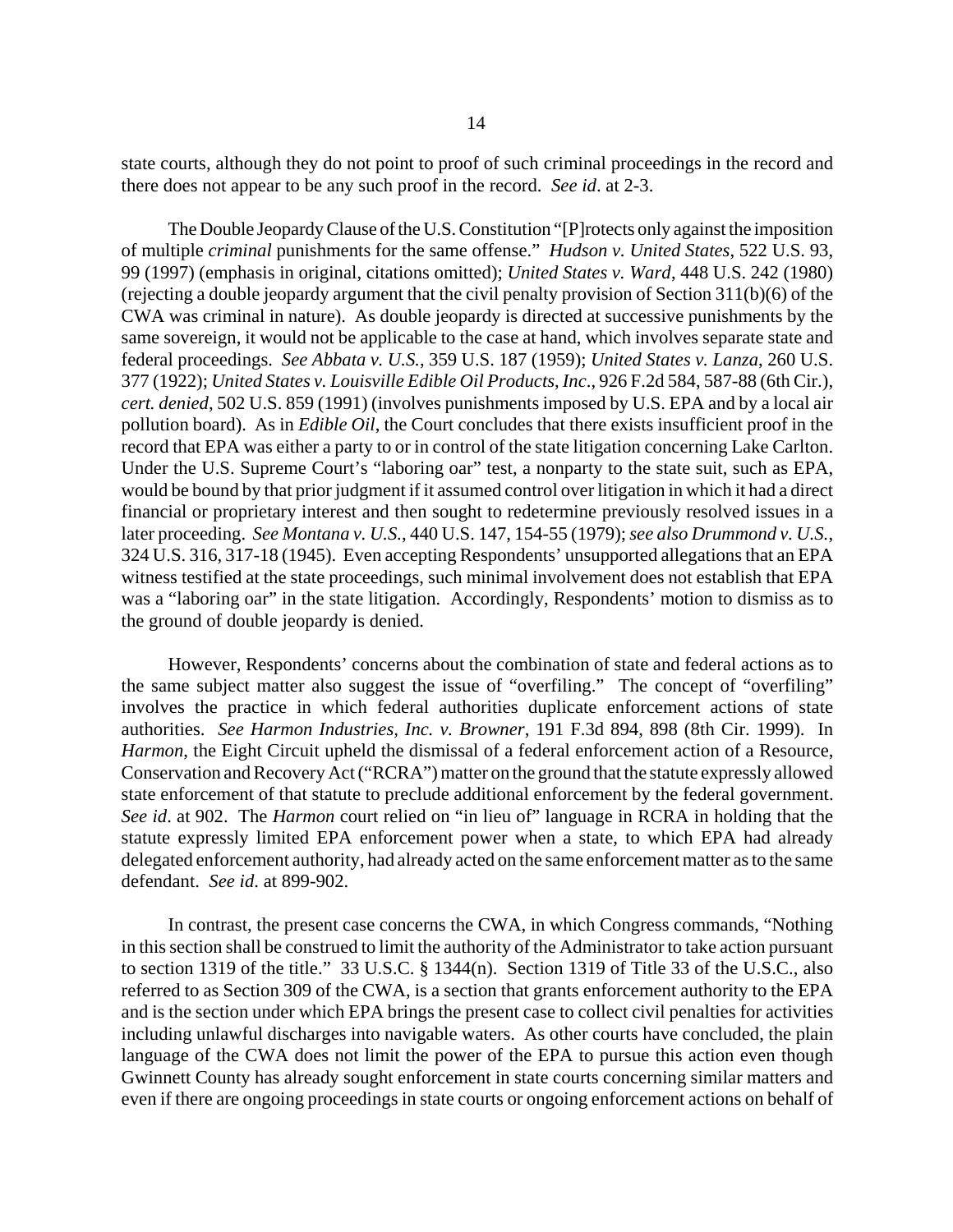authorities for a state. *See Southern Ohio Coal Co. v. Office of Surface Mining*, 20 F.3d 1418, 1428 (6th Cir.), *cert. denied*, 513 U.S. 927 (1994) (reading the CWA to impose no limitations on the enforcement powers of federal authorities); *United States v. City of Youngstown*, 109 F. Supp. 2d 739, 740-41 (N.D. Ohio 2000) (rejecting the application of *Harmon* due to the plain language of the CWA). . The Court notes, if only for the record, that several courts, including the Ninth Circuit, have rejected the *Harmon* decision.<sup>8</sup> "Overfiling" as it were, is thus permitted under the Clean Water Act.

In the same context, Respondents raise the defense of "res judicata." It at first appears that Respondents waived this defense by not asserting it in the Answer to the Complaint. However, the EAB has construed the Rules of Practice so as to avoid strict rules of waiver as to defenses. *See In re Zaclon, Inc.*, 7 E.A.D. 482, 490-91 (EAB, Jan. 30, 1998); *In re Lazarus, Inc*., 7 E.A.D. 318, 329-35 (EAB, Sept. 30, 1997). Under the Rules, waiver is not to be strictly enforced, and the ALJ should take into accounts factors such as undue delay, dilatory motive, bad faith, or prejudice. *See Lazarus*, *supra*. Prejudice can involve unfair surprise, lack of adequate notice, and inadequate opportunity to respond. *See id*. Discretion resides with the ALJ to decide whether to apply waiver. *See id*. In the case at hand, Grady Smith's Response to Motion for Default attached a copy of his Answer in the Georgia case involving Lake Carlton, thus suggesting it would be part of his defense. Grady Smith did not specifically list "res judicata" as a defense in his Answer. However, he did raise similar issues, calling to attention a defense premised upon the state's action on similar subject matter. *See* Answer at 2-3. Finally, Respondents specifically raised the "res judicata" defense in their "Response to EPA's Motion for an Accelerated Decision," at 3. There is no credible evidence of bad faith and the assertion of this defense will not cause undue delay. Furthermore, EPA is not presented with unfair surprise, inadequate notice, inadequate opportunity to respond, or the like. The case being in its early stages, there is no prejudice to EPA. The Court therefore concludes that Respondents did not waive their res judicata defense.

Under "res judicata," at issue is whether EPA's claim is precluded because of the prior state court judgment. Pursuant to the Full Faith and Credit Clause of the federal Constitution and its implementing statute, "It is now settled that a federal court must give to a state-court judgment the same preclusive effect as would be given that judgment under the law of the State in which the judgment was rendered." *Migra v. Warren City School Dist. Bd. of Educ.*, 465 U.S. 75, 81 (1984); *see* 28 U.S.C. § 1738. Accordingly, whether the current claim against Respondents are precluded by the prior state court judgment depends on Georgia law.

Under Georgia law,

<sup>8</sup>*See United States v. Elias*, 269 F.3d 1003, 1009-13 (9th Cir. 2001) (RCRA); *United States v. Murphy Oil USA, Inc.*, 143 F. Supp. 2d 1054, 1116-17 (W.D. Wis. 2001) (RCRA); *United States v. Power Eng'g Co.*, 125 F. Supp. 2d 1050, 1059-65 (D. Colo. 2000) (RCRA); *United States v. LTV Steel Co., Inc.*, 118 F. Supp. 2d 827, 832-35 (N.D. Ohio 2000) (Clean Air Act); *City of Youngstown*, *supra*, at 740-41 (CWA); *In re Bil-Dry Corp.*, RCRA (3008) Appeal No. 98-4, 2001 EPA App. LEXIS 1, at \*29-40 (EAB, Jan. 18, 2001), 9 E.A.D. \_\_\_.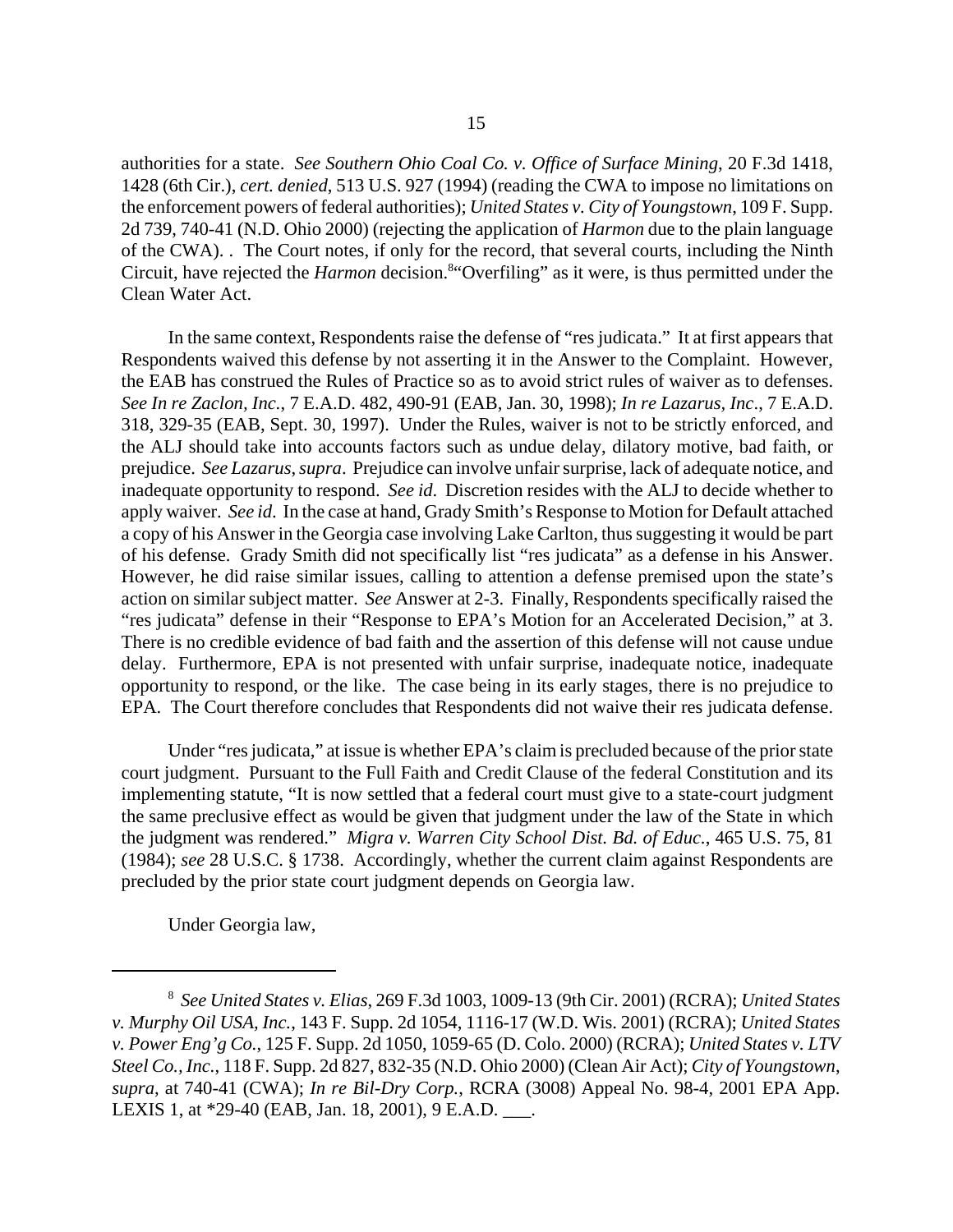A judgment of a court of competent jurisdiction shall be conclusive between the same parties and their privies as to all matters put in issue or which under the rules of law might have been put in issue in the cause wherein the judgment was rendered until the judgment is reversed or set aside.

O.C.G.A. 9-12-40. Additionally, "For a former judgment to be a bar to subsequent action, the merits of the case must have been adjudicated." O.C.G.A. 9-12-42. Under Georgia law, in order to prevail on a res judicata defense, a respondent must establish the following: (1) identity of the cause of action, (2) identity of the parties or their privies, and (3) previous adjudication on the merits by a court of competent jurisdiction. *See Waldroup v. Greene County Hosp. Authority*, 463 S.E.2d 5, 7 (Ga. 1995). Additionally, Georgia courts recognize a narrow exception to res judicata when its strict application would violate an overriding public policy or result in "manifest injustice." *Fierer v. Ashe*, 249 S.E.2d 270, 273 (Ga. App. 1978).

In an analogous case, *Butler v. Turner*, the Georgia Supreme Court sheds light on whether EPA and Gwinnett County are in privity with each other. 555 S.E.2d 427 (Ga. 2001). In order to establish privity, the interests of the party must fully represent the interests of the other privy and must be "fully congruent" with those interests. *Id*. at 430. In *Butler*, at issue was whether a mother was in privity with the Department of Human Resources ("DHR") in her action to recover child support monies from her child's father. *See id*. at 428. She brought actions for fraud and deceit on the ground that the father had misrepresented his income, thus reducing the amount of the child support payments under state law. *See id*. at 429. However, DHR had previously brought an action to recover child support payments from the father and received a consent judgment. *See id*. at 429-30. The Supreme Court of Georgia held that the mother was not a privy of the DHR in the DHR'S child support recovery action. *See id*. at 430. In doing so, it noted that the mother was not a plaintiff in the suit and had no control over the litigation and expressly was not represented by the DHR. *See id*. Although the DHR stood, to some degree, in the shoes of the mother who sought the support payments, it held that the DHR did not have a "complete identity of interest." *Id*. The Supreme Court of Georgia focused on the fact that the DHR's goal was not the same as the mother's. *See id*. The DHR's goal was to recoup monies expended by the State on behalf of the child and to attempt to secure continuing support for the child, whereas the mother sought monies due to the child which should have been ordered in the first place. *See id*. Thus, the "fully congruent" requirement of *Butler* sets a difficult standard to attain in order to establish privity under Georgia law.

Closer to the case at hand is the Georgia Court of Appeals case, *Environmental Waste Reductions, Inc. v. Legal Environmental Assistance Foundation, Inc.*, 455 S.E.2d 393 (Ga. App. 1995). In that case, a company known as Environmental Waste Reductions ("EWR") sought a state permit to build and operate a waste disposal facility. *See id*. at 395. EWR filed a case in the federal Northern District of Georgia seeking declaratory and injunctive relief, challenging the constitutionality of the need and planning provisions in a state environmental law on the ground that they unconstitutionally restricted the interstate movement of waste in violation of the Commerce Clause of the U.S. Constitution. *See id*. at 395-96. Those provisions required an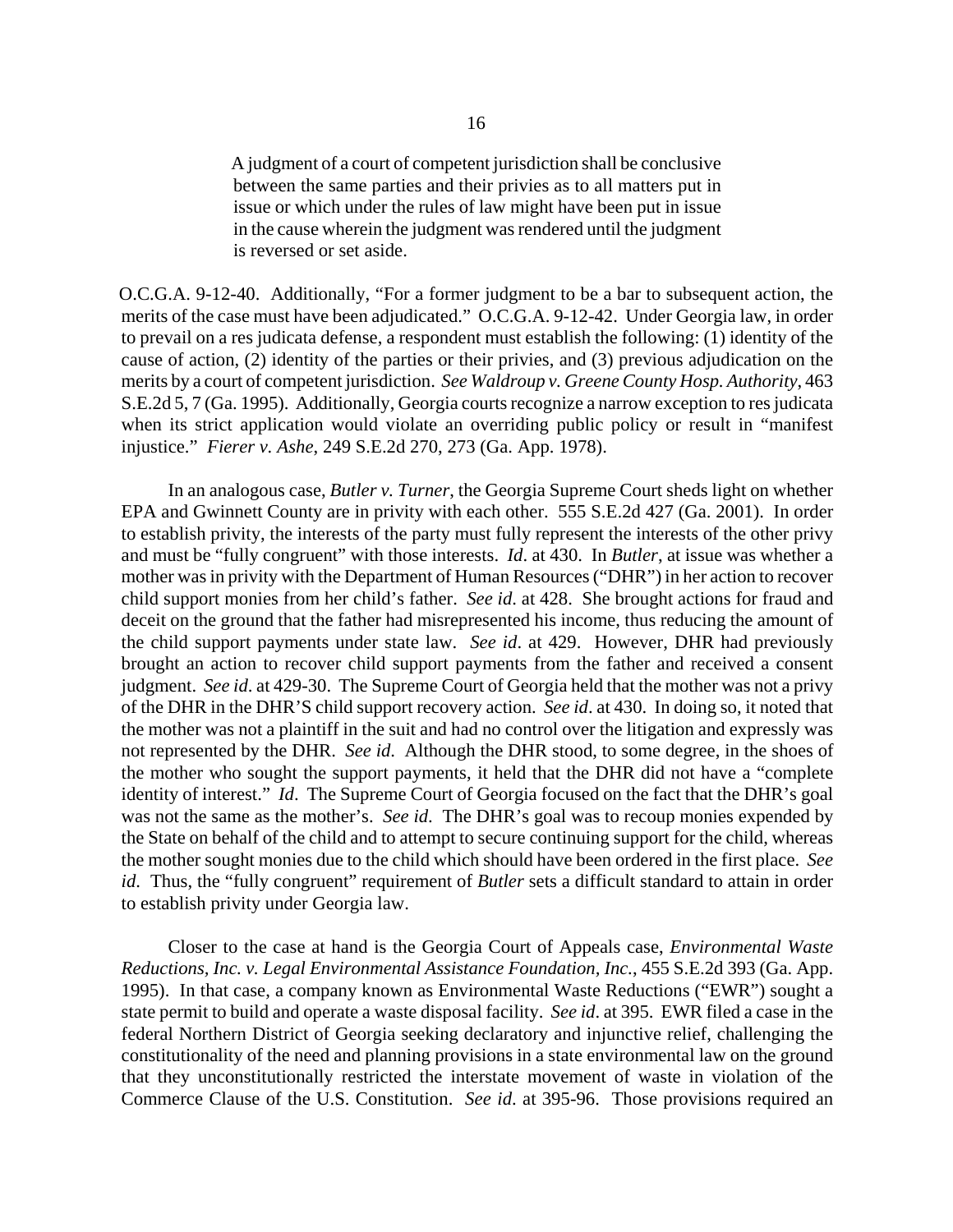applicant seeking a state permit to build or operate a waste facility to verify that out-of-state jurisdictions are involved in and have a strategy for meeting state-wide planning requirements and waste reduction goals. *See id*. at 396. The federal court ruled in favor of EWR's challenge and enjoined the director of the Georgia Environmental Protection Division ("EPD") from enforcing those provisions against EWR. *See id*. However, in a state court action, the EPD granted such a permit to EWR but a citizens group joined the action and opposed the grant of that permit. *See id*. at 395. Subsequently, a Georgia Superior Court overturned approval of the permit. *See id*. At issue on appeal, EWR set forth several arguments for why the Superior Court erred in denying it the permit, one of which was that it applied the state law so as to interfere with the movement of solid waste in violation of the Commerce Clause. *See id*. The Georgia Court of Appeals declined to apply res judicata, holding that the issues in the federal and state cases were not identical. *See id*. at 396.

In accordance with Georgia law, at issue is whether EPA and Gwinnett County are "fully congruent." As noted by EPA, the CWA authorizes delegation of enforcement to State authorities rather than to municipalities. *See* 33 U.S.C. §§ 1319(a), 1344(g)-(i). Furthermore, there is no evidence in the record that EPA controlled the Gwinnett County litigation. Even accepting Respondents' bare allegations, of which there is no proof in the record, that employees of EPA testified at the state court action, this in itself falls far from establishing control. The Complaint filed in the state court action recognized that EPA had already assessed the penalty against Respondents and the goal of the state court action was to obtain an injunction so as to prevent future, unpermitted alterations to the lakebed. As in *Butler*, the goals of EPA and the county are not "fully congruent" as they each seek separate relief. The EPA seeks civil penalties but not an injunction against future actions whereas the county sought the injunction but not civil penalties, in contrast to the County. In addition, the County's petition for injunction seeks to enforce county zoning ordinances, among other laws. *See* "Motion for Default Judgment," Ex. P at 5-6. The res judicata holding in the *Harmon* case is distinguishable as it relies in part on Missouri law, which appears to have a much broader view of privity than Georgia. In addition, the EAB has rejected *Harmon* as binding precedent for cases not within the Eight Circuit. *See In re Bil-Dry*, *supra*. Also distinguishable is the Ninth Circuit case, *United States v. IIT Rayonier, Inc*. as it does not apply state law. 627 F.2d 996 (9th Cir. 1980). Furthermore, several district court cases have distinguished or even rejected the res judicata holdings of *Harmon* and/or *Rayonier*. *See Murphy Oil*, *supra*, at 1088-92; *Power Eng'g*, *supra*, at 1065-67; *LTV Steel*, *supra*, at 835-37. Based on the aforementioned analysis, the Court finds that EPA and Gwinnett County interests are not in privity with each other and are thus not "fully congruent". Therefore, Respondent's Motion to Dismiss on res judicata grounds is denied.

Respondents also seek dismissal on the ground that their activities involving discharges of dredged or fill material in the lakebed of the former Lake Carlton were exempt from CWA permit requirements. Grady Smith admits he did not have a Corps of Engineers permit for the discharge of dredge or fill material into the lakebed of the former Lake Carlton. *See* Answer at 5, ¶ 8. Rather, Respondents rely on the Section 404(f)(1)(B) and (C) exemptions as to discharges for the purpose of maintenance and/or reconstruction of certain structures. *See* "Motion to Dismiss . . . ," at 5. Those exemptions remove the permit requirement for discharges into navigable waters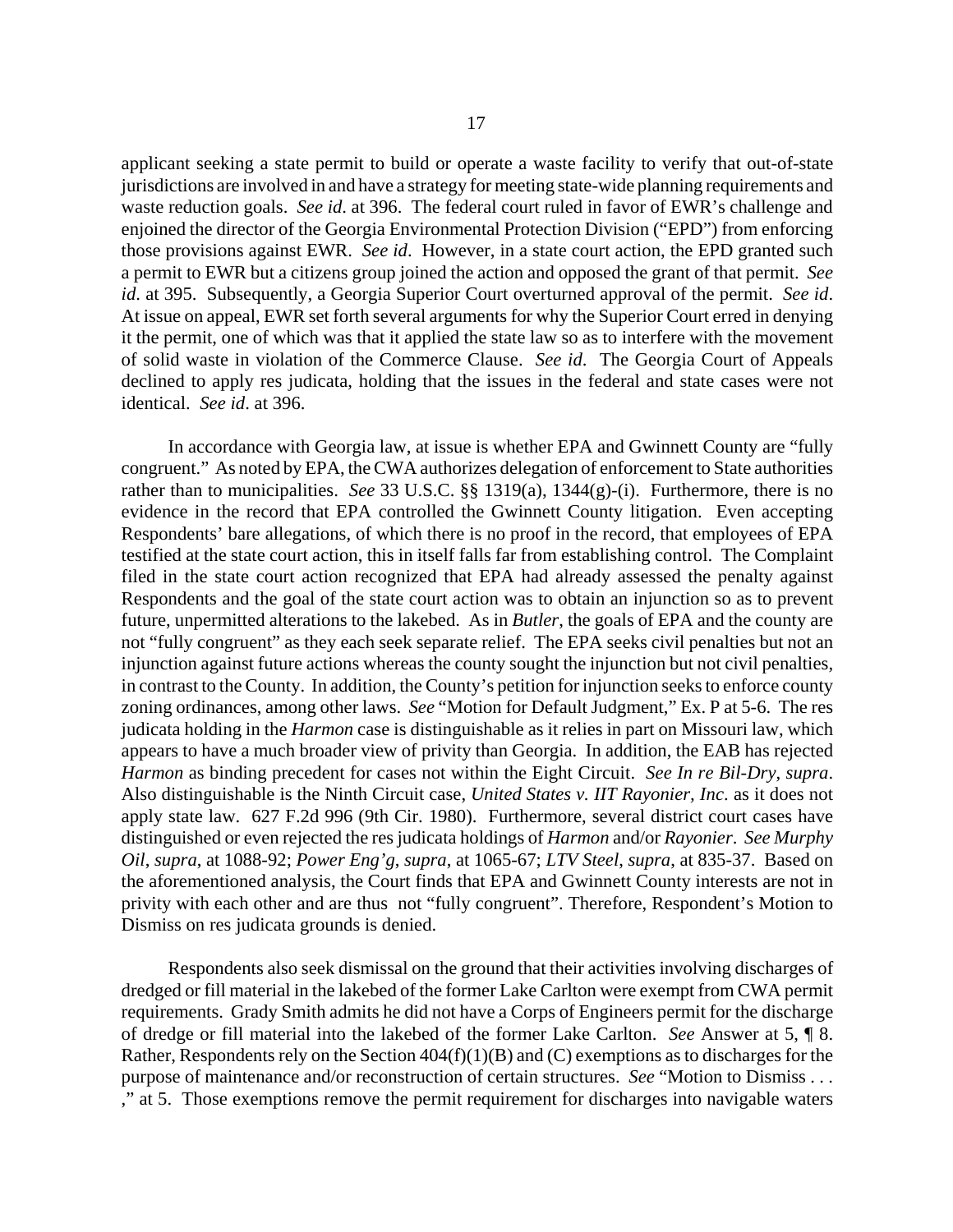when activities are conducted for the purpose of maintenance or emergency reconstruction of recently damaged parts of currently serviceable structures such as dikes, dams, causeways, transportation structures, and the like. *See* 33 U.S.C. § 1344(f)(1)(B). They also remove the permit requirement as to activities conducted "for the purpose of construction or maintenance of farm or stock ponds or irrigation ditches, or the maintenance of drainage ditches." *Id*. §  $1344(f)(1)(C)$ . However, the recapture provisions of the exemption requires a permit for the following discharges:

> Any discharge of dredged or fill material into the navigable waters incidental to any activity having as its purpose bringing an area of the navigable waters into a use to which it was not previously subject, where the flow or circulation of navigable waters may be impaired or the reach of such waters be reduced, shall be required to have a permit under this section.

### *Id*. § 1344(f)(2).

The facts to date concerning the nature of Respondents' activities at Lake Carlton include the following: It appears that a dam in Lake Carlton was breached as recent as June 1995. Grady Smith's answers to EPA's interrogatories state that the activities conducted in the lakebed of the former Lake Carlton were for maintenance of a dam. *See* "Complainant's Rebuttal Prehearing Exchange," Ex. 35. He also claims that he did not build a road in the lakebed. *See id*. It appears that Respondents might also have been constructing a sewer line in the lakebed, but EPA asserts that much of Respondents' activities did not appear to be connected with construction of the sewer line. *See* Motion for Default Judgment, Ex. G. Other evidence indicates that the dam, which was allegedly being reconstructed by Respondents, broke approximately three (3) years prior to the alleged reconstruction activities. *See id*. In contradiction to Respondents' assertions, in 1997 a witness saw that two roads had been built in the lakebed or considerably rebuilt with added material. *See id*. Although it appears some activities involved landscaping of the property on or in the vicinity of Grady Smith's residence, Grady Smith's answers to interrogatories state that as to that particular material, there were no discharges into the lakebed of the former Lake Carlton. *See id.* Respondents also cite to an instance in which they submitted a plan for reconstruction or constructions of dams to EPA. *See* Motion for Default Judgment, Ex. N. Although Respondents' pre-hearing Motion for Dismissal claims an exemption for farm or fishing ponds, the record does not show that Respondents ever conducted activities associated with building such ponds. Rather, the evidence only shows that Respondents had *proposed* building such ponds. *See id*. Based on the current record, Respondent has not demonstrated that it meets the Section 404(f) exceptions. Respondents' Motion to Dismiss is therefore denied as to this ground.

Alternatively, Respondents move for bifurcated hearings, the first of which to address jurisdictional issues, and that all other federal actions be stayed until jurisdiction is resolved. *See*  "Motion to Dismiss for Lack of Jurisdiction, For Summary Judgment, and Judgment on the Pleadings, Alternatively for a Bifurcated Hearing on the Matter of Jurisdiction, Or, for a Stay of Federal Jurisdiction Pending Outcome of State Proceedings." The Rules of Practice provide that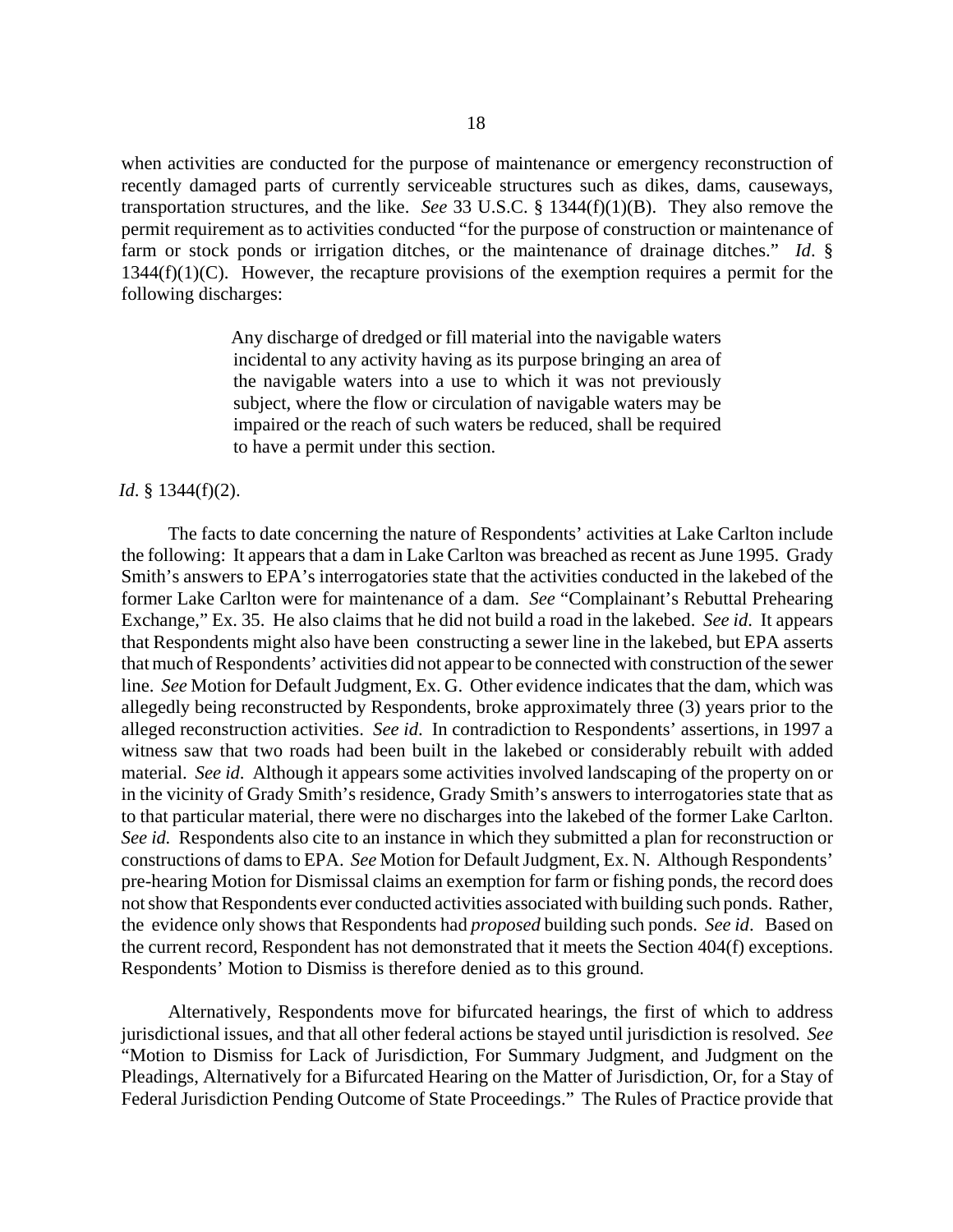the ALJ may, "[F]or good cause, order any proceedings severed with respect to any or all parties or issues." 40 C.F.R. § 22.12(b) (2000). Although the procedural rules and practices of the federal district courts are not binding on the Court, those rules and practices are considered by analogy. In the district courts, generally the purpose of severance of trials is to further the parties' convenience, to further judicial economy, to avoid delay and prejudice, and to serve the ends of justice. *See* FED.RULE CIV.PRO. 42(b); *Alexander v. Fulton County, Ga.,* 207 F.3d 1303, 1324-26 (11th Cir. 2000); 9 WRIGHT & MILLER, FED. PRAC. & PROC. CIV. 2d § 2388. Broad discretion is vested in the trial judge to weigh such factors. *See Alexander*, *supra* (upholding trial judges' discretion to deny separate trials as to eighteen (18) individual plaintiffs in the same case despite risks of prejudice to the defendant).

Given the Court's rulings on the jurisdictional questions raised by Respondents, the request for bifurcated hearings is essentially moot. Any remaining issues of jurisdiction in the case at hand can be addressed at a hearing concerning liability and/or appropriate penalties. Cases cited by Respondents do not persuade a contrary result. Among others, Respondents particularly rely on a former Fifth Circuit case in which that court remanded for the purpose of having the trial court conduct a comprehensive evaluation as to whether to grant a restoration permit. *See Weiszmann v. Dist. Engineer, U.S. Army Corps of Engineers*, 526 F.2d 1302, 1304 (5th Cir. 1976), *remanded*, 545 F. Supp. 721 (S.D. Fla. 1982). However, even in that case it appears that the Fifth Circuit did not order bifurcation for the remand, and it also appears that the trial court did not bifurcate jurisdiction from other issues. *See id.* Although there may be instances in which trial court judges have bifurcated jurisdictional issues with other issues, it is clear that a determination of bifurcation is made on a case-by-case basis according to the particular facts and circumstances of each case. *See e.g.*, *Alexander, supra*. Furthermore, as noted by a federal court of appeals, "[A] safe practice would be never to separate the subject matter jurisdiction issue for separate trial in cases where the factual merits of the case must be considered in deciding the separated issue." *Marks Food Corp. v. Barbara Ann Baking Co.*, 274 F.2d 934, 936 (9th Cir. 1959); *see also* 9 WRIGHT & MILLER, FED. PRAC. & PROC. CIV. 2d § 2389. Respondents' Motion to Bifurcate is therefore denied.

#### Summary

The RJO's Order finding liability as to Respondents C.W. Smith and Smith's Lake Corporation is upheld. Remaining for hearing is the issue of liability as to Grady Smith, and the amount of the penalty to be assessed against the appropriate Respondents. Reviewing the record thus far, the Court concludes that there exists a genuine dispute of material facts as to whether there were discharges into "waters of the United States" within the meaning of the CWA. Additional factual evidence must therefore be adduced at hearing before the Court would be in a position to determine further liability and penalty issues in this case.

Accordingly, EPA's Motion for Accelerated Decision and Respondent's Motions to Dismiss are **DENIED,** as neither has demonstrated, at this stage of the proceedings, a right to relief.